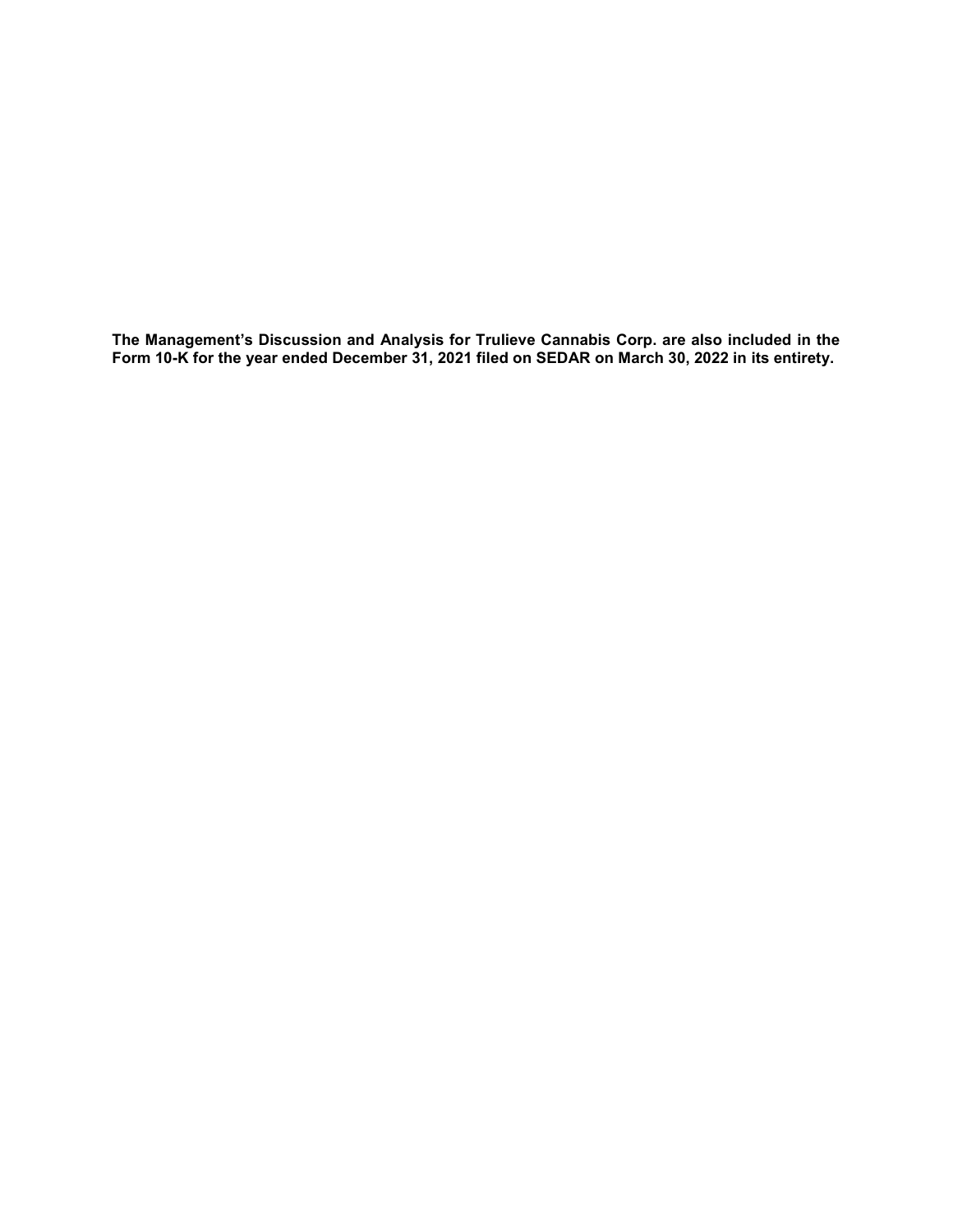#### Item 7. Management's Discussion and Analysis of Financial Condition and Results of Operations.

# FINANCIAL CONDITION AND RESULTS OF OPERATIONS

The following discussion of our financial condition and results of operations should be read together with our consolidated financial statements and the related notes included elsewhere in this Annual Report on Form 10-K. This discussion contains forwardlooking statements and involves numerous risks and uncertainties, including but not limited to those described in the "Risk Factors" section of this Annual Report on Form 10-K. Actual results may differ materially from those contained in any forward-looking statements. You should read "Cautionary Note Regarding Forward-Looking Statements" and "Risk Factors" contained in this Annual Report on Form 10-K.

### **Overview**

Trulieve is a vertically integrated cannabis company and multi-state operator which currently holds licenses to operate in ten states and has received notice of intent to award a license in an eleventh state. Headquartered in Quincy, Florida, we are the market leader for quality medical cannabis products and services in Florida and we have market leading retail operations in Arizona and Pennsylvania. By providing innovative, high-quality products across our brand portfolio, we aim to be the brand of choice for medical and adult-use customers in all of the markets that we serve. We operate in highly regulated markets that require expertise in cultivation, manufacturing, retail and logistics. We have developed proficiencies in each of these functions and are committed to expanding access to high quality cannabis products and delivering exceptional customer experiences.

All of the states in which we operate have adopted legislation to permit the use of cannabis products for medicinal purposes to treat specific conditions and diseases, which we refer to as medical cannabis. Recreational marijuana, or adult-use cannabis, is legal marijuana sold in licensed dispensaries to adults ages 21 and older. Thus far, of the states in which we operate, only Arizona, California, Colorado, Connecticut, Massachusetts, and Nevada have adopted legislation permitting the commercialization of adult-use cannabis products. Trulieve operates its business through its directly and indirectly owned subsidiaries that hold licenses and have entered managed service agreements in the states in which they operate. As of March 16, 2022, we operated 162 dispensaries, with 113 dispensaries in Florida, 19 affiliated dispensaries in Pennsylvania, 17 dispensaries in Arizona, five dispensaries in California, three dispensaries in Maryland, two dispensaries in Massachusetts, two dispensaries in West Virginia and one dispensary in Connecticut, and we operated cultivation and processing facilities in Arizona, Colorado, Florida, Maryland, Massachusetts, Nevada, Pennsylvania, and West Virginia. As of December 31, 2021, we employed over 9,000 people and we are committed to providing patients and adult consumers, which we refer to herein as "customers," a consistent and welcoming retail experience across Trulieve branded stores and affiliated retail locations.

Our business and operations center around the Trulieve brand philosophy of "Customers First" which permeates our culture beginning with high- quality and efficient cultivation and manufacturing practices, focus on the consumer experience at Trulieve branded and affiliated retail locations, at our in-house call center and where available at customer residences through a robust home delivery program. Our investments in vertically integrated operations in several of our markets afford us ownership of the entire supply chain which mitigates third-party risks and allows us to completely control product quality and brand experience. We believe that this contributes to high customer retention and brand loyalty. We successfully operate our core business functions of cultivation, production and distribution at scale, and are skilled at rapidly increasing capacity without any interruption to existing operations.

Trulieve has identified five regional geographic hubs in the U.S. and has established cannabis operations in three of the five hubs: Southeast, Northeast, and Southwest. In each of our three regional hubs we have market leading positions in cornerstone states and additional operations and assets in other state markets. Our hubs are managed by national and regional management teams supported by our corporate headquarters in Florida.

#### Southeast Hub

Our southeast hub operations are anchored by our cornerstone market of Florida. Trulieve was the first licensed operator in the medical market in Florida with initial sales in 2016. Publicly available reports filed with the Florida Office of Medical Marijuana Use show Trulieve has the most dispensing locations and the greatest dispensing volume across product categories out of all licensed medical marijuana businesses in the state as of December 31, 2021. Trulieve cultivates and produces all of its products in-house and distributes those products to customers in Trulieve branded stores (dispensaries) throughout Florida, as well as via home delivery.

As of December 31, 2021, Trulieve operated cultivation and processing facilities across thirteen sites and 111 retail dispensaries throughout the state. In accordance with Florida law, Trulieve grows all of its cannabis in secure enclosed indoor facilities and greenhouse structures. In furtherance of our customer-first focus, we have developed a suite of Trulieve branded products, including flower, edibles, vaporizer cartridges, concentrates, topicals, capsules, tinctures, dissolvable powders, and nasal sprays. This wide variety of products gives customers the ability to select the product that consistently delivers the desired effect and in their preferred method of delivery.

In Georgia, Trulieve received a Notice of Intent to award a Class 1 Production License from the Georgia Access to Medical Cannabis Commission in July 2021. The Notice of Intent to award is a notice of the Georgia Access to Medical Cannabis Commission's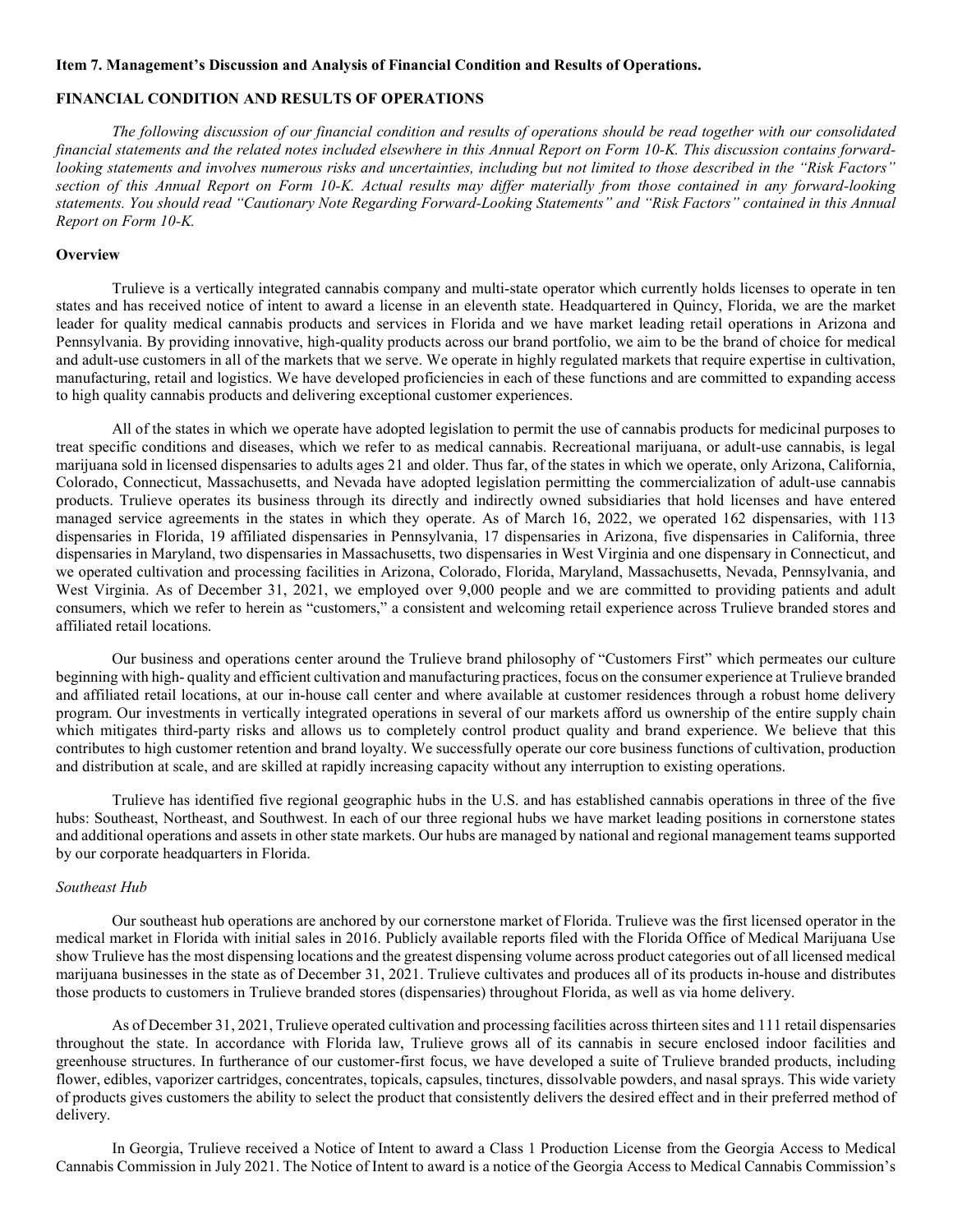expected contract award to Trulieve GA pending resolution of a protest process. If the contract is awarded, Trulieve GA will hold one of two Class 1 Production Licenses in the state and will be permitted to cultivate cannabis for the manufacture of low tetrahydrocannabinol, or THC oil.

### Northeast Hub

Our northeast hub operations are anchored by our cornerstone market of Pennsylvania.

We conduct cultivation, processing, and retail operations through its direct and indirect subsidiaries with permits for retail operations and grower/processor operations in Pennsylvania. These subsidiaries operate cultivation and processing facilities in McKeesport, Reading, and Carmichael, Pennsylvania to support our affiliated network of retail dispensaries and wholesale distribution network across the state.

We operate three medical dispensaries and conducts wholesale sales supported by cultivation and processing in Hancock, Maryland.

We operate two retail dispensaries in Massachusetts, serving medical adult use customers in Northampton and adult use customers in Worcester. Our retail operations are supported by cultivation and manufacturing operations in Holyoke. We commenced wholesale sales in September 2021. Trulieve was the first to offer sales of clones supporting home grow for residents in the Massachusetts market in August 2021.

We operate a medical cannabis dispensary located in Bristol, Connecticut. Under Connecticut's adult-use cannabis legislation, which was enacted July 1, 2021, Trulieve can seek regulatory approval to expand sales at this dispensary to include adult use sales.

We operate two medical dispensaries in Morgantown and Weston, West Virginia, supported by cultivation and processing operations in Huntington, West Virginia. Trulieve has been awarded and has acquired permits to operate up to a total of nine dispensaries in West Virginia.

# Southwest Hub

Our southwest hub operations are anchored by our cornerstone market of Arizona. In Arizona, Trulieve holds a market-leading position, offering medical and adult use customers a wide range of branded and third-party products, including brand partner products. We also serve medical and adult use customers in California. Trulieve conducts wholesale operations in Nevada and Colorado, serving the medical and adult use markets in each state.

## Components of Results of Operations

#### Revenue

We derive our revenue from cannabis products which we manufacture, sell and distribute to our customers by home delivery and in our dispensaries.

## Gross Profit

Gross profit includes the costs directly attributable to product sales and includes amounts paid to produce finished goods, such as flower, and concentrates, as well as packaging and other supplies, fees for services and processing, allocated overhead which includes allocations of rent, administrative salaries, utilities, and related costs. Cannabis costs are affected by various state regulations that limit the sourcing and procurement of cannabis product, which may create fluctuations in margins over comparative periods as the regulatory environment changes.

#### Sales and Marketing

Sales and marketing expenses consist of marketing expenses related to marketing programs for our products. Personnel related costs related to additional dispensaries are the primary costs of sales and marketing. As we continue to expand and open additional dispensaries, we expect our sales and marketing expenses to continue to increase.

## General and Administrative

General and administrative expenses represent costs incurred at our corporate offices, primarily related to personnel costs, including salaries, incentive compensation, benefits, and other professional service costs, including legal and accounting. We expect to continue to invest considerably in this area to support our expansion plans and to support the increasing complexity of the cannabis business. Furthermore, we expect to continue to incur acquisition and transaction costs related to our expansion plans, and we anticipate a significant increase in compensation expenses related to recruiting and hiring talent, accounting, and legal and professional fees associated with becoming compliant with the Sarbanes-Oxley Act and other public company corporate expenses.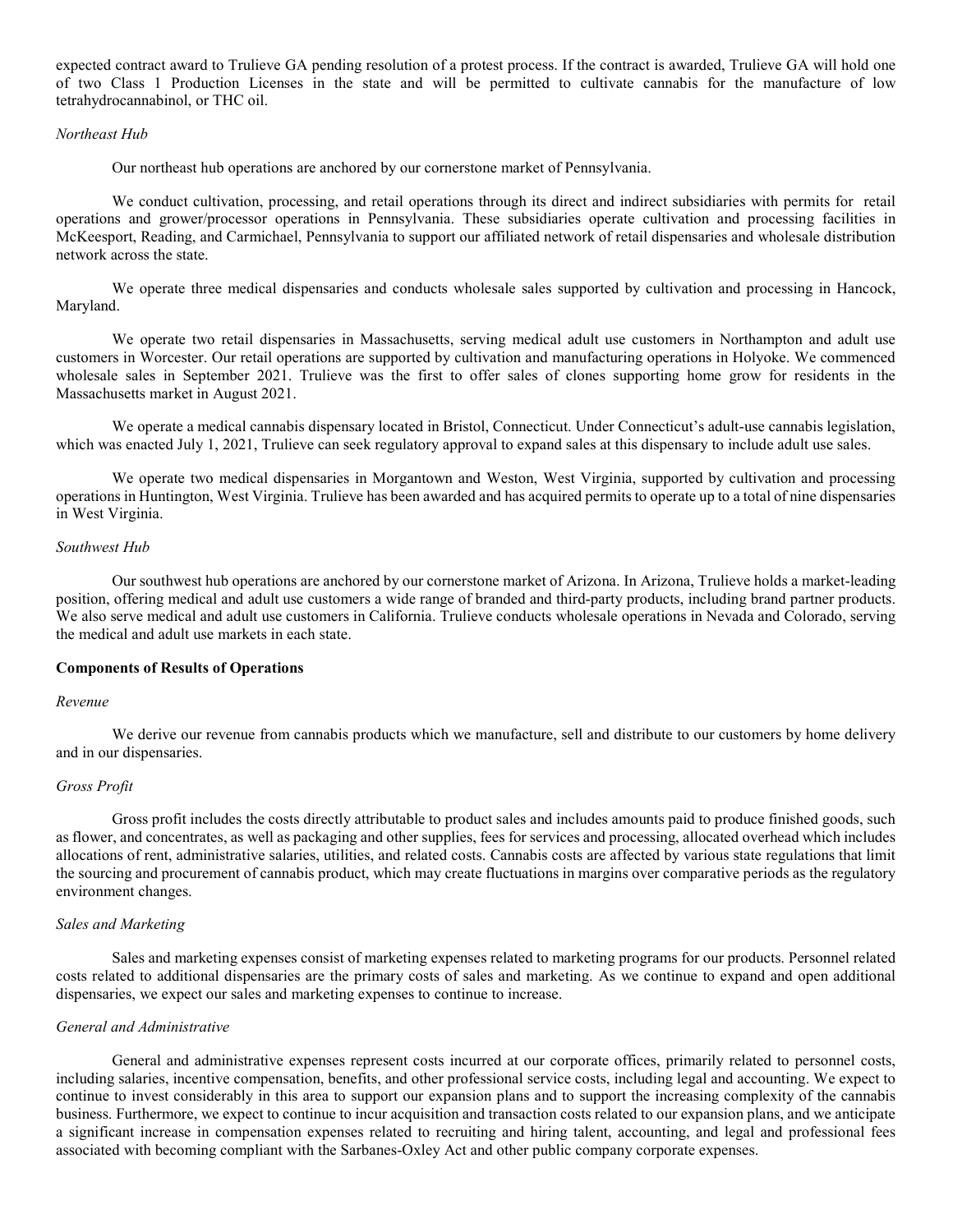## Depreciation and Amortization

Depreciation expense is calculated on a straight-line basis using the estimated useful life of each asset. Estimated useful life is determined by asset class and is reviewed on an annual basis and revised if necessary. Amortization expense is amortized using the straight-line method over the estimated useful life of the intangible assets. Useful lives for intangible assets are determined by type of asset with the initial determination of useful life determined during the valuation of the business combination. On an annual basis, the useful lives of each intangible class of assets are evaluated for appropriateness and adjusted if appropriate.

### Other Income (Expense), Net

Interest and other income (expense), net consist primarily of interest income, interest expense, and the impact of the revaluation of the liability classified warrants.

### Provision for Income Taxes

Provision for income taxes is calculated using the asset and liability method. Deferred income tax assets and liabilities are determined based on enacted tax rates and laws for the years in which the differences are expected to reverse. Deferred tax assets are reduced by a valuation allowance when, in the opinion of management, it is more likely than not that some portion or all of the deferred tax assets will not be realized.

As we operate in the cannabis industry, we are subject to the limits of IRC Section 280E under which we are only allowed to deduct expenses directly related to costs of goods sold.

## Results of Operations

## Year Ended December 31, 2021 Compared to Year Ended December 31, 2020

Revenue

|                            | <b>Year Ended</b><br>December 31, |         |  | Change<br>Increase / (Decrease) |               |
|----------------------------|-----------------------------------|---------|--|---------------------------------|---------------|
|                            | 2021                              | 2020    |  |                                 | $\frac{0}{0}$ |
|                            | (in thousands)                    |         |  |                                 |               |
| Revenues, net of discounts | 938.385                           | 521.533 |  | 416,852                         | 80%           |
|                            |                                   |         |  |                                 |               |

Revenue for the year ended December 31, 2021 was \$938.4 million, an increase of \$416.9 million, from \$521.5 million for the year ended December 31, 2020. Increase in revenue is the result of increased locations, increased or new wholesale operations in specific markets, organic growth in retail sales due to an increase in products available for purchase and overall customer count and acquisitions, most notably the acquisition of Harvest Health & Recreation, Inc. ("Harvest") in October 2021.

### Cost of Goods Sold

|                     |  | <b>Year Ended</b><br>December 31, |  |         | Change                |               |
|---------------------|--|-----------------------------------|--|---------|-----------------------|---------------|
|                     |  |                                   |  |         | Increase / (Decrease) |               |
|                     |  | 2021                              |  | 2020    |                       | $\frac{0}{0}$ |
|                     |  | (in thousands)                    |  |         |                       |               |
| Cost of goods sold  |  | 372,255                           |  | 135,116 | 237,139               | 176%          |
| % of total revenues |  | 40%                               |  | 26%     |                       |               |

Cost of goods sold for the year ended December 31, 2021 was \$372.3 million, an increase of \$237.1 million, from \$135.1 million for the year ended December 31, 2020, primarily in correlation with the increase in revenues. Cost of goods sold as a percentage of revenue increased from 26% for the year ended December 31, 2020 to 40% for the year ended December 31, 2021 due to our inventory step-up related to acquisitions, increased wholesale business which is generally lower margin than retail sales, increased depreciation related to capital expenditures in cultivation and processing to support business growth and expansion into new markets which are not fully vertical, resulting in the sale of third party products, and therefore yield lower margin than the Florida vertical market.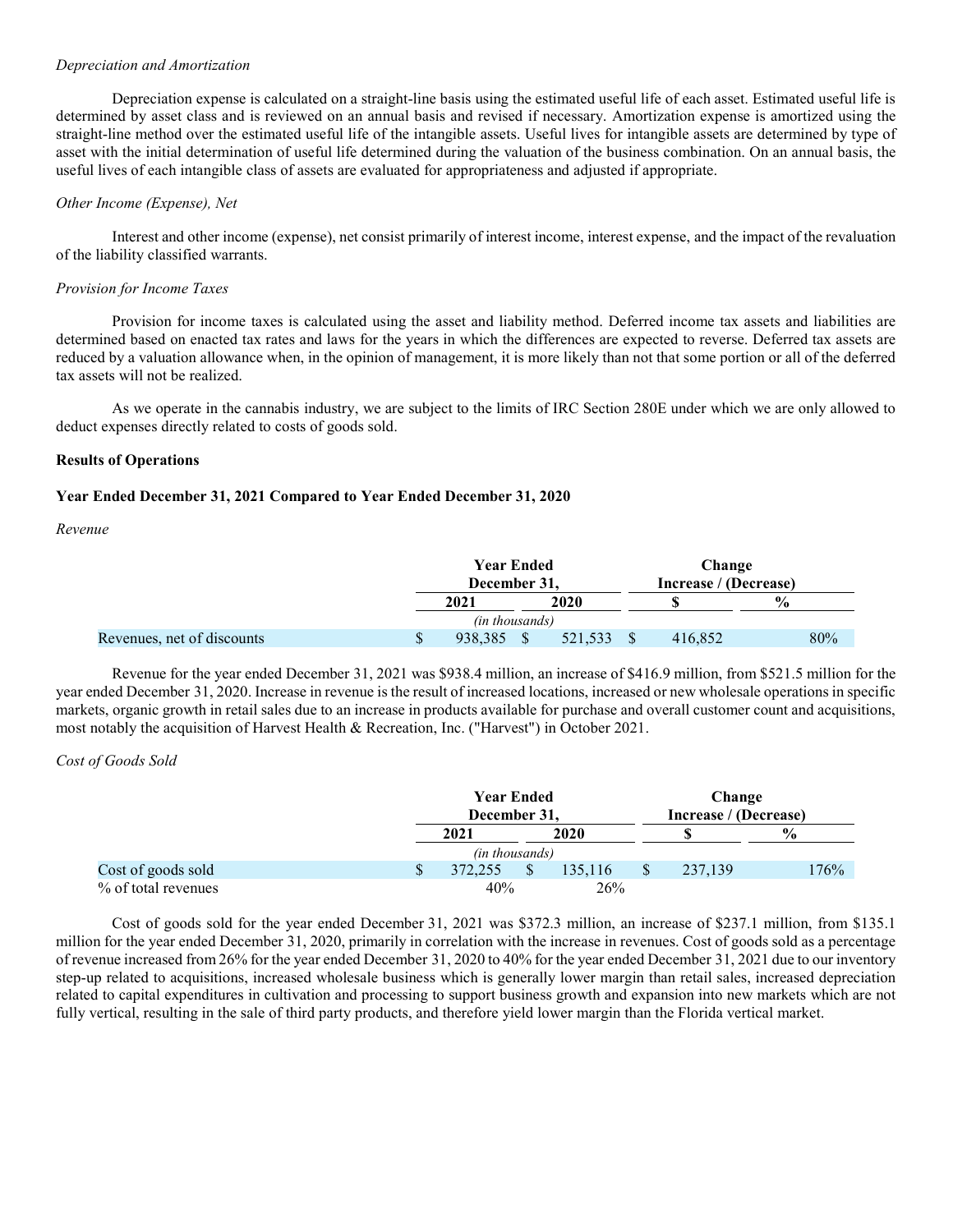|                     | <b>Year Ended</b> |  |         |                       | Change  |               |
|---------------------|-------------------|--|---------|-----------------------|---------|---------------|
|                     | December 31,      |  |         | Increase / (Decrease) |         |               |
|                     | 2021              |  | 2020    |                       |         | $\frac{0}{0}$ |
|                     | (in thousands)    |  |         |                       |         |               |
| Gross profit        | 566,130           |  | 386,417 |                       | 179.713 | 47%           |
| % of total revenues | 60%               |  | 74%     |                       |         |               |

Gross profit for the year ended December 31, 2021 was \$566.1 million, up \$179.7 million or 47% from \$386.4 million for the year ended December 31, 2020, as a result of an increase in retail sales due to an increase in the number of dispensaries and customer count. Gross profit as a percentage of revenue decreased from 74% for the year ended December 31, 2020 to 60%, for the year ended December 31, 2021. This decrease is caused by inventory step-up related to acquisitions, increased wholesale business, which is generally lower margin than retail sales, increased depreciation related to capital expenditures in cultivation and processing to support business growth, expansion into new markets which are not fully vertical and therefore yield lower margin than the Florida vertical market and macro-economic factors centered around prices and labor.

# Sales and Marketing Expenses

|                              |  | <b>Year Ended</b><br>December 31, |  |         |  | Change<br>Increase / (Decrease) |     |
|------------------------------|--|-----------------------------------|--|---------|--|---------------------------------|-----|
|                              |  |                                   |  |         |  |                                 |     |
|                              |  | 2020<br>2021                      |  |         |  | $\frac{0}{0}$                   |     |
|                              |  | (in thousands)                    |  |         |  |                                 |     |
| Sales and marketing expenses |  | 215,144                           |  | 119.395 |  | 95,749                          | 80% |
| % of total revenues          |  | 23%                               |  | 23%     |  |                                 |     |

Sales and marketing expenses increased from \$119.4 million for the year ended December 31, 2020, to \$215.1 million for the year ended December 31, 2021, an increase of \$95.7 million. The increase in sales and marketing is the result of a higher headcount for the year, as we continue to add additional dispensaries in efforts to maintain and further drive higher growth in sales and market share. This increased headcount resulted in higher personnel costs, which is the primary driver for the increase year over year.

# General and Administrative Expenses

|                                     | <b>Year Ended</b> |  |        |  | Change                |      |
|-------------------------------------|-------------------|--|--------|--|-----------------------|------|
|                                     | December 31,      |  |        |  | Increase / (Decrease) |      |
|                                     | 2020<br>2021      |  |        |  | $\frac{0}{0}$         |      |
|                                     | (in thousands)    |  |        |  |                       |      |
| General and administrative expenses | 100.573           |  | 36,056 |  | 64.517                | 179% |
| % of total revenues                 | $11\%$            |  | $7\%$  |  |                       |      |

General and administrative expenses for the year ended December 31, 2021 increased to \$100.6 million from \$36.1 million for the year ended December 31, 2020, an increase of \$64.5 million. The increase in general and administrative expense is the result of significant expenses incurred to acquire and integrate new subsidiaries, most notably Harvest.

# Impairment and Disposal of Long-lived Assets

|                                                          | <b>Year Ended</b> |                |  | <b>Change</b><br>Increase / (Decrease) |  |       |               |  |
|----------------------------------------------------------|-------------------|----------------|--|----------------------------------------|--|-------|---------------|--|
|                                                          | December 31.      |                |  |                                        |  |       |               |  |
|                                                          |                   | 2021           |  | 2020                                   |  |       | $\frac{6}{9}$ |  |
|                                                          |                   | (in thousands) |  |                                        |  |       |               |  |
| Loss on impairment and disposal of long-lived assets $\$ |                   | 5.371          |  | 63                                     |  | 5.308 | 8.425%        |  |
| % of total revenues                                      |                   | $1\%$          |  | 0%                                     |  |       |               |  |

Loss on impairment and disposal of long-lived assets for the year ended December 31, 2021 increased to 5.4 million from \$63 for the year ended December 31, 2020, an increase of 5.3 million. The increase is primarily due to the write off of certain licenses in our Southwest hub due to market changes and the disposal of certain long-lived assets.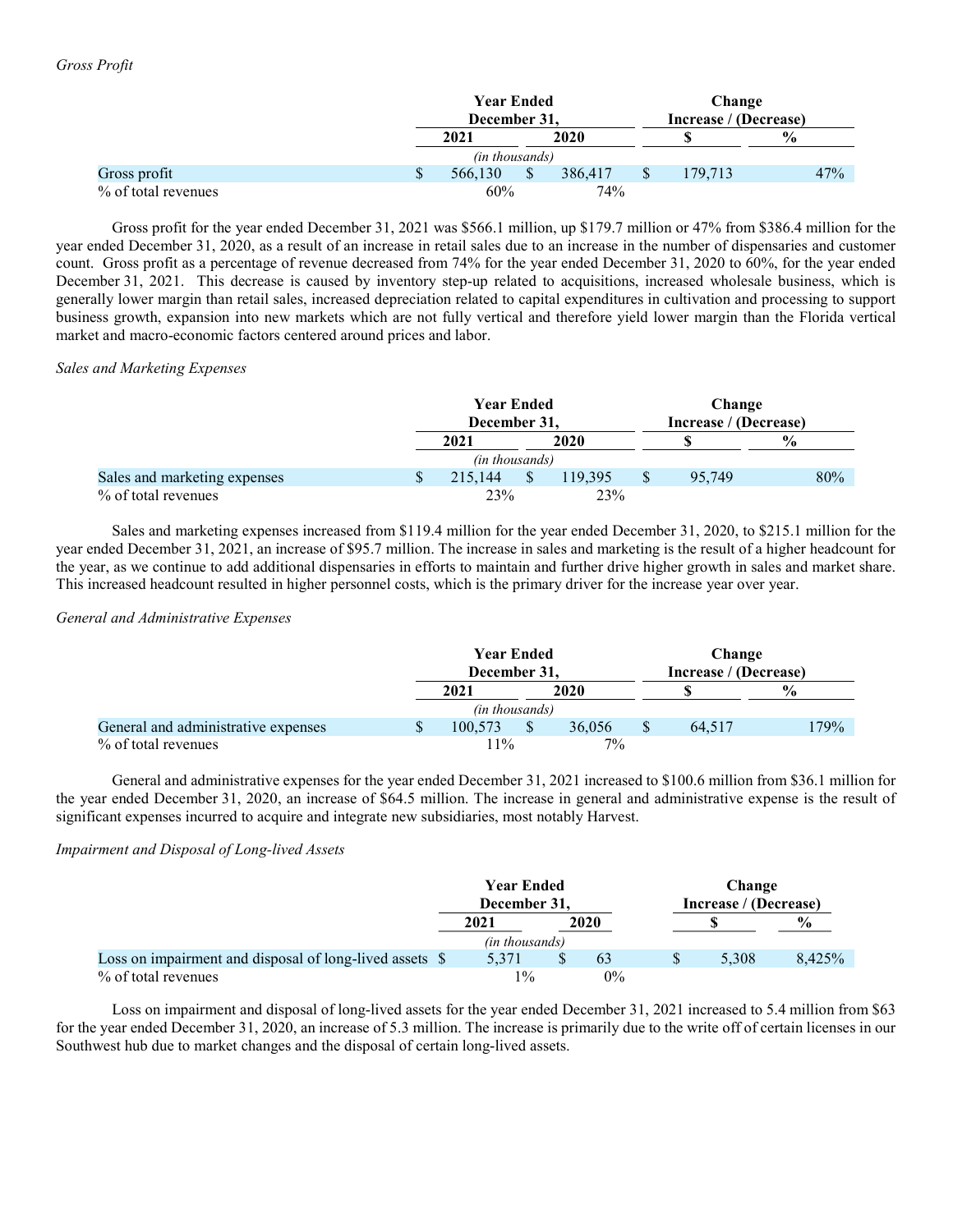# Depreciation and Amortization Expenses

|                                       | <b>Year Ended</b>     |  |        | Change |                       |               |
|---------------------------------------|-----------------------|--|--------|--------|-----------------------|---------------|
|                                       | December 31.          |  |        |        | Increase / (Decrease) |               |
|                                       | 2021                  |  | 2020   |        |                       | $\frac{0}{0}$ |
|                                       | <i>(in thousands)</i> |  |        |        |                       |               |
| Depreciation and amortization expense | 48.096                |  | 12.600 |        | 35.496                | 282%          |
| % of total revenues                   | $5\%$                 |  | $2\%$  |        |                       |               |

Depreciation and amortization expenses for the year ended December 31, 2021 was \$48.1 million, up \$35.5 million, or 282%, from \$12.6 million for the year ended December 31, 2020. The overall increase in depreciation and amortization expenses was due to amortization of intangibles acquired and fair valued in acquisitions, investment in infrastructure that resulted in more capitalized assets from the additional dispensaries. Furthermore, depreciation expense increased due to additional finance leases added.

## Total Other Income (Expense), Net

|                          |   | <b>Year Ended</b> |                |        |  | Change                |               |  |
|--------------------------|---|-------------------|----------------|--------|--|-----------------------|---------------|--|
|                          |   | December 31,      |                |        |  | Increase / (Decrease) |               |  |
|                          |   | 2021              |                | 2020   |  |                       | $\frac{0}{0}$ |  |
|                          |   |                   | (in thousands) |        |  |                       |               |  |
| Total other expense, net | S | 33,440            |                | 60.854 |  | (27, 414)             | (45)%         |  |
| % of total revenues      |   |                   | (4)%           | (12)%  |  |                       |               |  |

Total other income (expense), net for the year ended December 31, 2021 was \$33.4 million, a decrease of \$27.4 million or (45)%, from \$60.9 million for the year ended December 31, 2020. The overall decrease is primarily driven by \$42.7 million of other expense due to revaluation of warrants, offset by increased interest expense.

On December 10, 2020, the Company entered into a Supplemental Warrant Indenture with Odyssey Trust Company pursuant to which it amended the terms of the issued and outstanding subordinate voting share purchase warrants of the Company (the "Public Warrants") to convert the exercise price of the Public Warrants to \$13.47 per share, the U.S. dollar equivalent of the Canadian dollar exercise price of the Public Warrants of C\$17.25. As a result of this, the Public Warrants converted to equity and eliminated the necessity of revaluation expense on these warrants. The Company did acquire Canadian dollar warrants in the acquisition of Harvest and recorded income related to the revaluation of these warrants in the fourth quarter of the year ended December 31, 2021. Additionally, interest expense increased as a result of new debt to support business growth, additional finance leases and additional construction finance liabilities acquired in the Harvest acquisition.

## Provision for Income Taxes

|                            |  | <b>Year Ended</b><br>December 31, |  |        |               | Change                |     |
|----------------------------|--|-----------------------------------|--|--------|---------------|-----------------------|-----|
|                            |  |                                   |  |        |               | Increase / (Decrease) |     |
|                            |  | 2020<br>2021                      |  |        | $\frac{0}{0}$ |                       |     |
|                            |  | <i>(in thousands)</i>             |  |        |               |                       |     |
| Provision for income taxes |  | 146,061                           |  | 94.451 |               | 51.610                | 55% |
| Effective tax rate         |  | 89%                               |  | 60%    |               |                       |     |

Income tax expense for the year ended December 31, 2021 increased to \$146.1 million from \$94.5 million for the year ended December 31, 2020, an increase of \$51.6 million as a result of a \$179.7 million increase in gross profit for the same periods. Under IRC Section 280E, cannabis companies are only allowed to deduct expenses that are directly related to production of the products. The increase in income tax expense is due to the significant increase in gross profit as well as an increase in expenses with are not tax deductible under 280E

## Net Income

|                                     | <b>Year Ended</b><br>December 31, |        | Change<br>Increase / (Decrease) |               |
|-------------------------------------|-----------------------------------|--------|---------------------------------|---------------|
|                                     | 2021                              | 2020   |                                 | $\frac{0}{0}$ |
|                                     | <i>(in thousands)</i>             |        |                                 |               |
| Net income and comprehensive income | 17.445                            | 62,998 | (45.553)                        | (72)%         |

Net income for the year ended December 31, 2021 was \$17.4 million, a decrease of \$45.6 million or 72%, from \$63.0 million for the year ended December 31, 2020. The decrease in net income was driven primarily by an increase in revenue due to increased dispensary locations, expansion of wholesale business, and acquisitions. This increase in revenue was offset by increased cost of goods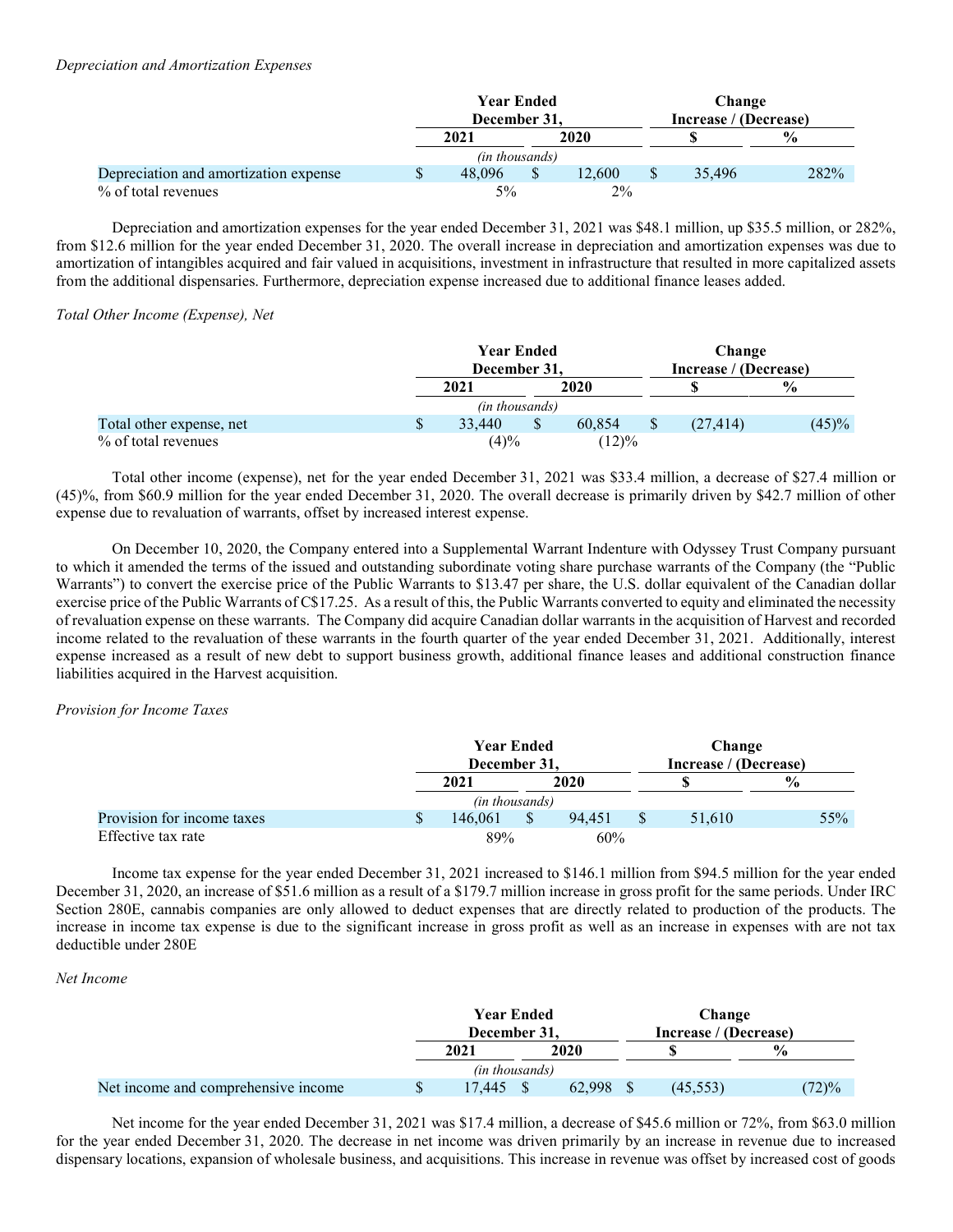sold driven by inventory step-up, expansion into new markets which are not fully vertical and therefore yield lower margin than Florida, and increased depreciation related to capital expenditures in cultivation and processing. In addition, increases in sales and marketing and general and administrative expenses such significant expenses incurred to acquire and integrate new subsidiaries, most notably Harvest, increases in personnel costs, dispensary expenses, depreciation and amortization, interest expense, ramping infrastructure and go-forward compliance, all contributed to the offset in net income. Income taxes also significantly increased period over period due to higher gross profit.

# Year Ended December 31, 2020 Compared to Year Ended December 31, 2019

Revenue, Net of Discounts

|                            | <b>Year Ended</b><br>December 31, |      |         |  | Change<br>Increase / (Decrease) |               |  |
|----------------------------|-----------------------------------|------|---------|--|---------------------------------|---------------|--|
|                            | 2020                              | 2019 |         |  |                                 | $\frac{6}{9}$ |  |
|                            | (dollars in thousands)            |      |         |  |                                 |               |  |
| Revenues, net of discounts | 521,533                           |      | 252,819 |  | 268,714                         | 106%          |  |

Revenue for the year ended December 31, 2020 was \$521.5 million, an increase of \$268.7 million, from \$252.8 million for the year ended December 31, 2019. Increase in revenue is primarily the result of an increase in our organic growth in retail sales due to the increase in products available for purchase and overall customer count. In addition, we opened 28 additional dispensaries for the year ended December 31, 2020, which increased retail sales year over year.

# Cost of Goods Sold

|                     | <b>Year Ended</b><br>December 31, |      |        |  | Change<br>Increase / (Decrease) |               |  |
|---------------------|-----------------------------------|------|--------|--|---------------------------------|---------------|--|
|                     | 2020                              | 2019 |        |  |                                 | $\frac{0}{0}$ |  |
|                     | (dollars in thousands)            |      |        |  |                                 |               |  |
| Cost of goods sold  | 135,116                           |      | 60.982 |  | 74.134                          | 122%          |  |
| % of total revenues | 26%                               |      | 24%    |  |                                 |               |  |

Cost of goods sold for the year ended December 31, 2020 was \$135.1 million, an increase of \$74.1 million, from \$61.0 million for the year ended December 31, 2019 due to increased retail sales as a result of our increase in dispensaries and customer count. Our cost of goods sold as a percentage of revenue increased from 24% for the year ended December 31, 2019 to 26% for the year ended December 31, 2020 due to the change in product mix, expansion into new markets, one-time costs associated with the implementation of SAP, and inventory flow-through.

# Gross Profit

|                     |   | <b>Year Ended</b>      |      |         |  | Change                |               |  |
|---------------------|---|------------------------|------|---------|--|-----------------------|---------------|--|
|                     |   | December 31,           |      |         |  | Increase / (Decrease) |               |  |
|                     |   | 2020                   | 2019 |         |  |                       | $\frac{6}{6}$ |  |
|                     |   | (dollars in thousands) |      |         |  |                       |               |  |
| Gross profit        | D | 386,417                |      | 191.837 |  | 194.580               | $101\%$       |  |
| % of total revenues |   | 74%                    |      | 76%     |  |                       |               |  |

Gross profit for the year ended December 31, 2020 was \$386.4 million, an increase of \$194.6 million, from \$191.8 million for the year ended December 31, 2019. Gross profit as a percentage of revenue decreased from December 31, 2019 compared to December 31, 2020 from 76% to 74%, respectively. This decrease is caused by an increase in depreciation related to capital expenditures in cultivation and processing to support business growth, expansion into new markets, one-time costs associated with the SAP implementation, inventory flow-through and product mix.

## Sales and Marketing Expenses

|                              |                        | <b>Year Ended</b><br>December 31, |  |        | Change<br>Increase / (Decrease) |        |               |
|------------------------------|------------------------|-----------------------------------|--|--------|---------------------------------|--------|---------------|
|                              |                        | 2019<br>2020                      |  |        |                                 |        | $\frac{6}{9}$ |
|                              | (dollars in thousands) |                                   |  |        |                                 |        |               |
| Sales and marketing expenses |                        | 119.395                           |  | 59.349 |                                 | 60.046 | 101%          |
| % of total revenues          |                        | 23%                               |  | 23%    |                                 |        |               |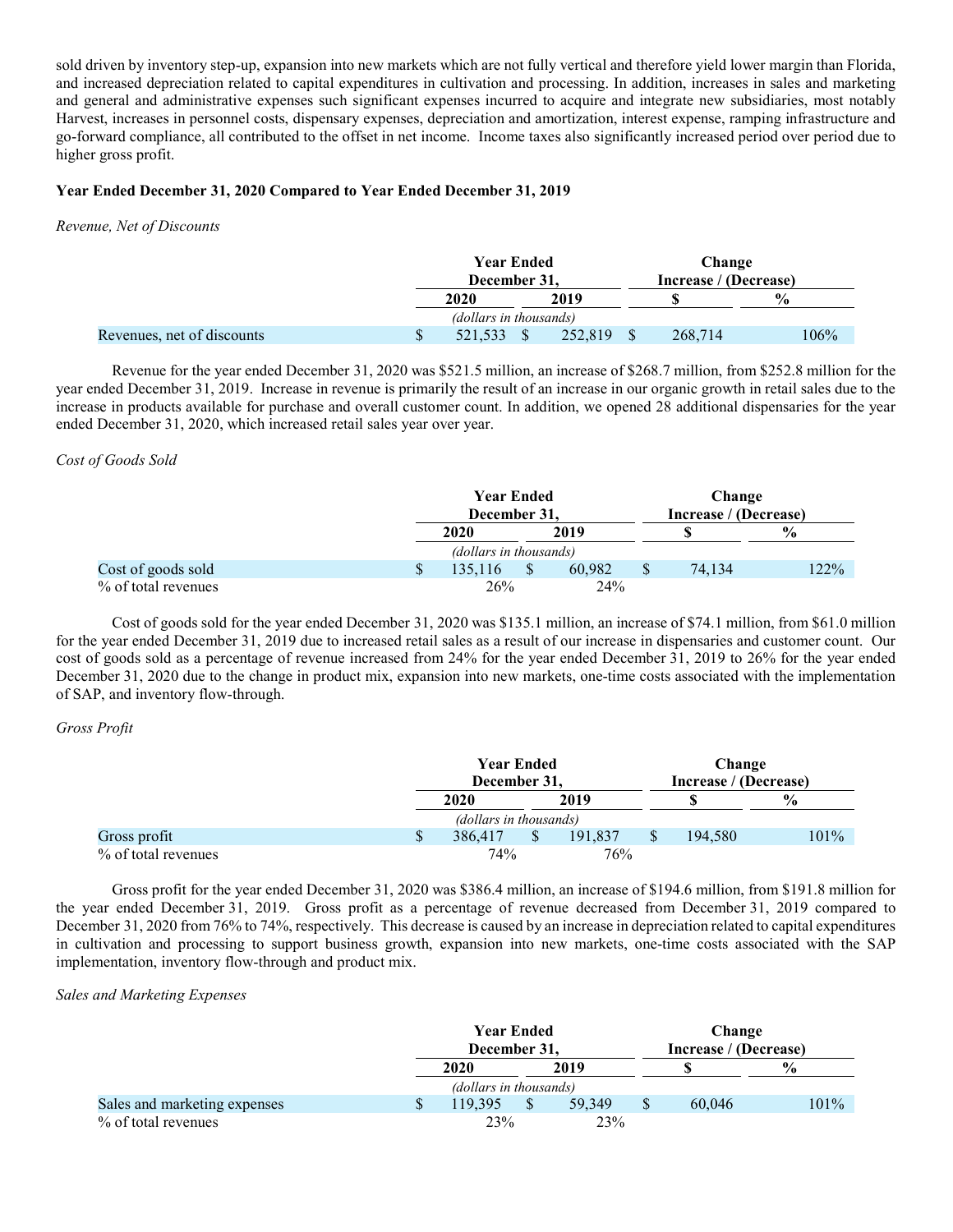Sales and marketing expenses increased from \$59.3 million for the year ended December 31, 2019, to \$119.4 million for the year ended December 31, 2020, an increase of \$60.0 million. The increase in sales and marketing is the result of a higher headcount for the year, as we continue to add additional dispensaries in efforts to maintain and further drive higher growth in sales and market share. This increased headcount resulted in higher personnel costs, which is the primary driver for the increase year over year.

# General and Administrative Expenses

|                                     |                        | <b>Year Ended</b><br>December 31, |  |        | Change<br>Increase / (Decrease) |        |               |
|-------------------------------------|------------------------|-----------------------------------|--|--------|---------------------------------|--------|---------------|
|                                     |                        | 2019<br>2020                      |  |        |                                 |        | $\frac{0}{0}$ |
|                                     | (dollars in thousands) |                                   |  |        |                                 |        |               |
| General and administrative expenses |                        | 36,056                            |  | 14.071 |                                 | 21,985 | 156%          |
| % of total revenues                 |                        | $7\%$                             |  | 6%     |                                 |        |               |

General and administrative expenses for the year ended December 31, 2020 increased to \$36.1 million from \$14.1 million for the year ended December 31, 2019 an increase of \$22.0 million. The increase in general and administrative expense is primarily the result of entering new markets and ramping up our infrastructure to support growth initiatives and go-forward compliance.

# Impairment and Disposal of Long-lived Assets

|                                               | <b>Year Ended</b><br>December 31, |  |       | Change<br>Increase / (Decrease) |     |               |
|-----------------------------------------------|-----------------------------------|--|-------|---------------------------------|-----|---------------|
|                                               | 2020                              |  | 2019  |                                 |     | $\frac{6}{9}$ |
|                                               | (dollars in thousands)            |  |       |                                 |     |               |
| Loss on impairment and disposal of long-lived |                                   |  |       |                                 |     |               |
| assets                                        | 63                                |  | 67    |                                 | (4) | $(6)\%$       |
| % of total revenues                           | $0\%$                             |  | $0\%$ |                                 |     |               |

During the years ended December 31, 2020 and December 31, 2019 the Company had a nominal amount of disposals on property and equipment.

### Depreciation and Amortization Expenses

|                                        | <b>Year Ended</b> |                        |  | Change<br>Increase / (Decrease) |  |       |               |
|----------------------------------------|-------------------|------------------------|--|---------------------------------|--|-------|---------------|
|                                        | December 31.      |                        |  |                                 |  |       |               |
|                                        |                   | 2019<br>2020           |  |                                 |  |       | $\frac{6}{6}$ |
|                                        |                   | (dollars in thousands) |  |                                 |  |       |               |
| Depreciation and amortization expenses |                   | 12.600                 |  | 5.079                           |  | 7.521 | 148%          |
| % of total revenues                    |                   | $2\%$                  |  | $2\%$                           |  |       |               |

Depreciation and amortization expenses for the year ended December 31, 2020 were \$12.6 million, up \$7.5 million, or 148% from \$5.1 million for the year ended December 31, 2019. The overall increase in depreciation and amortization expenses was due to investment in infrastructure that resulted in more capitalized assets from the additional dispensaries. Furthermore, depreciation expense increased due to additional finance leases added.

# Total Other Income (Expense), Net

|                     |   | <b>Year Ended</b>      |  |       | Change |                       |               |  |
|---------------------|---|------------------------|--|-------|--------|-----------------------|---------------|--|
|                     |   | December 31,           |  |       |        | Increase / (Decrease) |               |  |
|                     |   | 2020                   |  | 2019  |        |                       | $\frac{6}{9}$ |  |
|                     |   | (dollars in thousands) |  |       |        |                       |               |  |
| Total other expense | S | 60.854                 |  | 9.590 |        | 51.264                | 535%          |  |
| % of total revenues |   | 12%                    |  | $4\%$ |        |                       |               |  |

Total other expense for the year ended December 31, 2020 was \$60.9 million, an increase of \$51.3 million or 535%, from \$9.6 million for the year ended December 31, 2019. The overall increase is the result of our revaluation of debt warrants impacted by the increases in our stock value which were originally denominated in Canadian dollars. The expense for the year ended December 31, 2020 was \$42.7 million compared to \$0.8 million for the year ended December 31, 2019.

On December 10, 2020, the Company entered into a Supplemental Warrant Indenture with Odyssey Trust Company pursuant to which it amended the terms of the issued and outstanding subordinate voting share purchase warrants of the Company (the "Public Warrants") to convert the exercise price of the Public Warrants to \$13.47 per share, the U.S. dollar equivalent of the Canadian dollar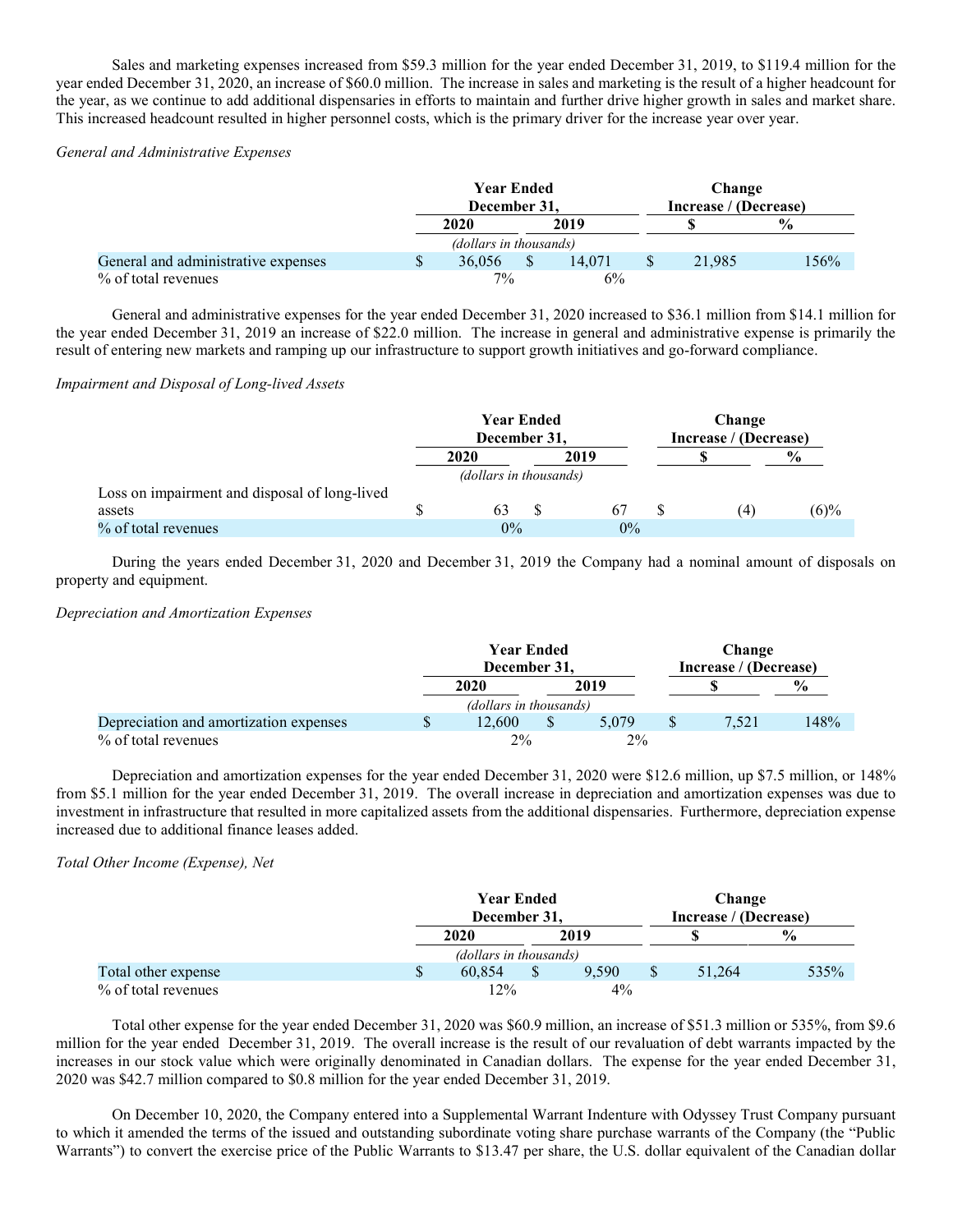exercise price of the Public Warrants of C\$17.25. As a result of this, the Public Warrants converted to equity and eliminated the necessity of revaluation expense in future periods. Additionally, interest expense increased as a result of the addition of finance leases to support business growth, for the year ended December 31, 2020.

# Provision for Income Taxes

|                            | <b>Year Ended</b>      |      |        | Change                |        |               |
|----------------------------|------------------------|------|--------|-----------------------|--------|---------------|
|                            | December 31,           |      |        | Increase / (Decrease) |        |               |
|                            | 2020                   | 2019 |        |                       |        | $\frac{6}{9}$ |
|                            | (dollars in thousands) |      |        |                       |        |               |
| Provision for income taxes | 94.451                 |      | 50,586 |                       | 43.865 | 87%           |
| Effective tax rate         | 60%                    |      | 49%    |                       |        |               |

Income tax expense for the year ended December 31, 2020 increased to \$94.5 million from \$50.6 million for the year ended December 31, 2019, an increase of \$43.9 million as a result of a \$194.6 million increase in gross profit for the same periods. Under IRC Section 280E, cannabis companies are only allowed to deduct expenses that are directly related to production of the products. The increase in income tax expense is due to the significant increase in gross profit as a result of the increase in retail sales partially offset by increase in production costs as a percentage of revenue.

## Net Income and Comprehensive Income

|                                     | <b>Year Ended</b><br>December 31. |             |  |        | Change                |       |               |  |  |
|-------------------------------------|-----------------------------------|-------------|--|--------|-----------------------|-------|---------------|--|--|
|                                     |                                   |             |  |        | Increase / (Decrease) |       |               |  |  |
|                                     |                                   | <b>2020</b> |  | 2019   |                       |       | $\frac{0}{0}$ |  |  |
|                                     | (dollars in thousands)            |             |  |        |                       |       |               |  |  |
| Net income and comprehensive income |                                   | 62.998      |  | 53,095 |                       | 9.903 | 19%           |  |  |

Net income for the year ended December 31, 2020 was \$63.0 million, an increase of \$9.9 million, or 19%, from \$53.1 million for the year ended December 31, 2019. The increase in net income was driven primarily by an increase in retail sales as a result of opening twenty-eight additional dispensaries in Florida during the year ended December 31, 2020. This net increase to net income was offset by gross profit which was driven by increased depreciation related to capital expenditures in cultivation and processing, expansion into new markets, one-time costs associated with the SAP implementation, inventory flow-through and product mix. In addition, increases in sales and marketing and general and administrative expenses such as personnel costs, dispensary expenses, depreciation, interest expense, costs of entering new markets, ramping up infrastructure and go-forward compliance, all contributed to the offset in net income. Income taxes also significantly increased period over period due to higher profit. Lastly, other expense increased as a result of the revaluation of our debt warrants for the year ended December 31, 2020.

# Liquidity and Capital Resources

# Sources of Liquidity

Since our inception, we have funded our operations and capital spending through cash flows from product sales, loans from affiliates and entities controlled by our affiliates, third-party debt and proceeds from the sale of our capital stock. We are generating cash from sales and are deploying our capital reserves to acquire and develop assets capable of producing additional revenues and earnings over both the immediate and near term to support our business growth and expansion. Our current, principal sources of liquidity are our cash and cash equivalents provided by our operations and debt and equity offerings. Cash and cash equivalents consist primarily of cash on deposit with banks and money market funds. Cash and cash equivalents were \$230.6 million and \$146.7 million as of December 31, 2021 and 2020, respectively.

We believe our existing cash balances will be sufficient to meet our anticipated cash requirements from the date of this Annual Report on Form 10-K through at least the next 12 months.

Our primary uses of cash are for working capital requirements, capital expenditures and debt service payments. Additionally, from time to time, we may use capital for acquisitions and other investing and financing activities. Working capital is used principally for our personnel as well as costs related to the growth, manufacture and production of our products. Our capital expenditures consist primarily of additional facilities and dispensaries, improvements in existing facilities and product development.

To the extent additional funds are necessary to meet our long-term liquidity needs as we continue to execute our business strategy, we anticipate that they will be obtained through incurrence of additional indebtedness, additional equity financings or a combination of these potential sources of funds. There can be no assurance that we will be able to obtain additional funds on terms acceptable to us, on a timely basis or at all. The failure to obtain sufficient funds on acceptable terms when needed could have a material adverse effect on the results of operations, and financial condition.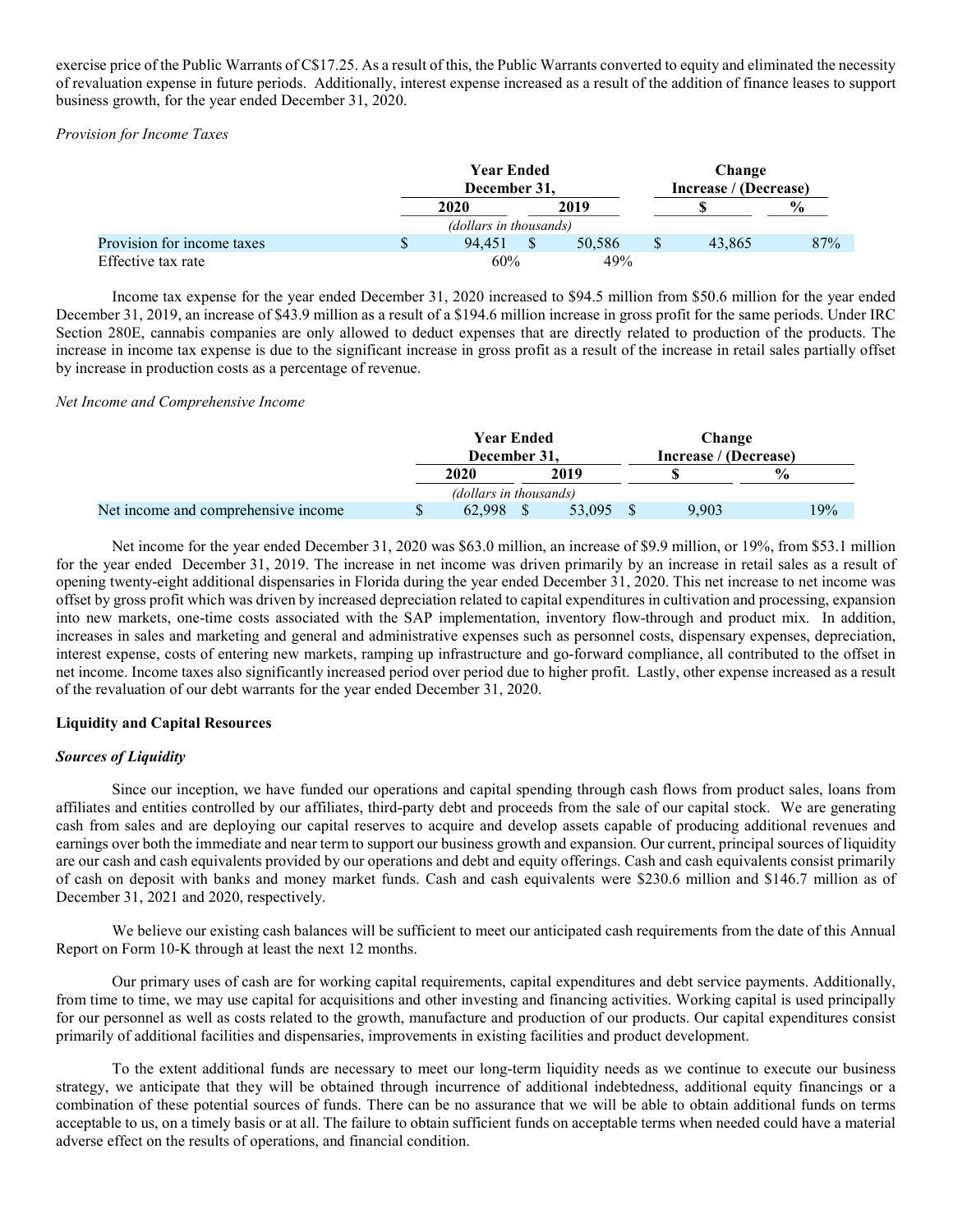The following table presents our cash and outstanding debt as of the dates indicated:

|                                          | <b>Year Ended</b><br>December 31,<br>2021 |                       |              | <b>Year Ended</b><br>December 31,<br><b>2020</b> |
|------------------------------------------|-------------------------------------------|-----------------------|--------------|--------------------------------------------------|
|                                          |                                           | <i>(in thousands)</i> |              |                                                  |
| Cash and cash equivalents                | \$                                        | 230.646               | <sup>8</sup> | 146,713                                          |
| Outstanding debt and warrant liabilities |                                           |                       |              |                                                  |
| Notes payable                            |                                           | 16,600                |              | 6,000                                            |
| Notes payable - related party            |                                           |                       |              | 12,011                                           |
| Private placement notes                  |                                           | 462,929               |              | 117,165                                          |
| Warrant liabilities                      |                                           | 2.895                 |              |                                                  |
| Operating lease liabilities              |                                           | 131,970               |              | 31,397                                           |
| Finance lease liabilities                |                                           | 71.429                |              | 38,935                                           |
| Construction finance liabilities         |                                           | 176,189               |              | 82,047                                           |
| Total debt and warrant liabilities       |                                           | 862,012               |              | 287,555                                          |

## Cash Flows

The table below highlights our cash flows for the periods indicated.

|                                                           |      |            |    | <b>Year Ended</b>           |      |           |
|-----------------------------------------------------------|------|------------|----|-----------------------------|------|-----------|
|                                                           | 2021 |            |    | December 31,<br><b>2020</b> |      | 2019      |
|                                                           |      |            |    | (in thousands)              |      |           |
| Net cash provided by operating activities                 | S    | 12,898     | -8 | 99,643                      | - \$ | 19,073    |
| Net cash used in investing activities                     |      | (215, 184) |    | (174, 654)                  |      | (94, 672) |
| Net cash provided by financing activities                 |      | 289,232    |    | 129,911                     |      | 142,982   |
| Net increase in cash and cash equivalents                 |      | 86,946     |    | 54,900                      |      | 67,383    |
| Cash, cash equivalents, and restricted cash, beginning of |      |            |    |                             |      |           |
| year                                                      |      | 146,713    |    | 91,813                      |      | 24,430    |
| Cash, cash equivalents, and restricted cash, end of year  |      | 233,659    |    | 146,713                     |      | 91.813    |

# Cash Flow from Operating Activities

Net cash provided by operating activities was \$12.9 million for the year ended December 31, 2021, a decrease of \$86.7 million, compared to \$99.6 million net cash provided by operating activities during the year ended December 31, 2020. This is primarily due to acquisitions, most notably Harvest, and the resulting integration and transaction costs as well as the inventory step-up and increased depreciation and amortization expenses

Net cash provided by operating activities was \$99.6 million for the year ended December 31, 2020, an increase of \$80.6 million, compared to \$19.1 million net cash provided by operating activities during the year ended December 31, 2019. This is primarily due to organic growth of our business partially offset by net working capital including inventory, as we ramp the business to support the growth.

### Cash Flow from Investing Activities

Net cash used in investing activities was \$215.2 million for the year ended December 31, 2021, an increase of \$40.5 million, compared to the \$174.7 million net cash used in investing activities for the year ended December 31, 2020. The increase is due to the increase of property and equipment purchases for the construction of additional dispensaries and continued expansion of our cultivation and processing facilities. This increase is offset by the sale of the Florida license that occurred simultaneously with the acquisition of Harvest as well as the cash acquired through the Harvest acquisition.

Net cash used in investing activities was \$174.7 million for the year ended December 31, 2020, an increase of \$80.0 million, compared to the \$94.7 million net cash used in investing activities for the year ended December 31, 2019. The increase is due to an acquisition in 2020 and the increase of property and equipment purchases for the construction of additional dispensaries and continued expansion of our cultivation and processing facilities during the year ended December 31, 2020.

#### Cash Flow from Financing Activities

Net cash provided by financing activities was \$289.2 million for the year ended December 31, 2021, an increase of \$159.3 million, compared to the \$129.9 million net cash provided by financing activities for the year ended December 31, 2020. The increase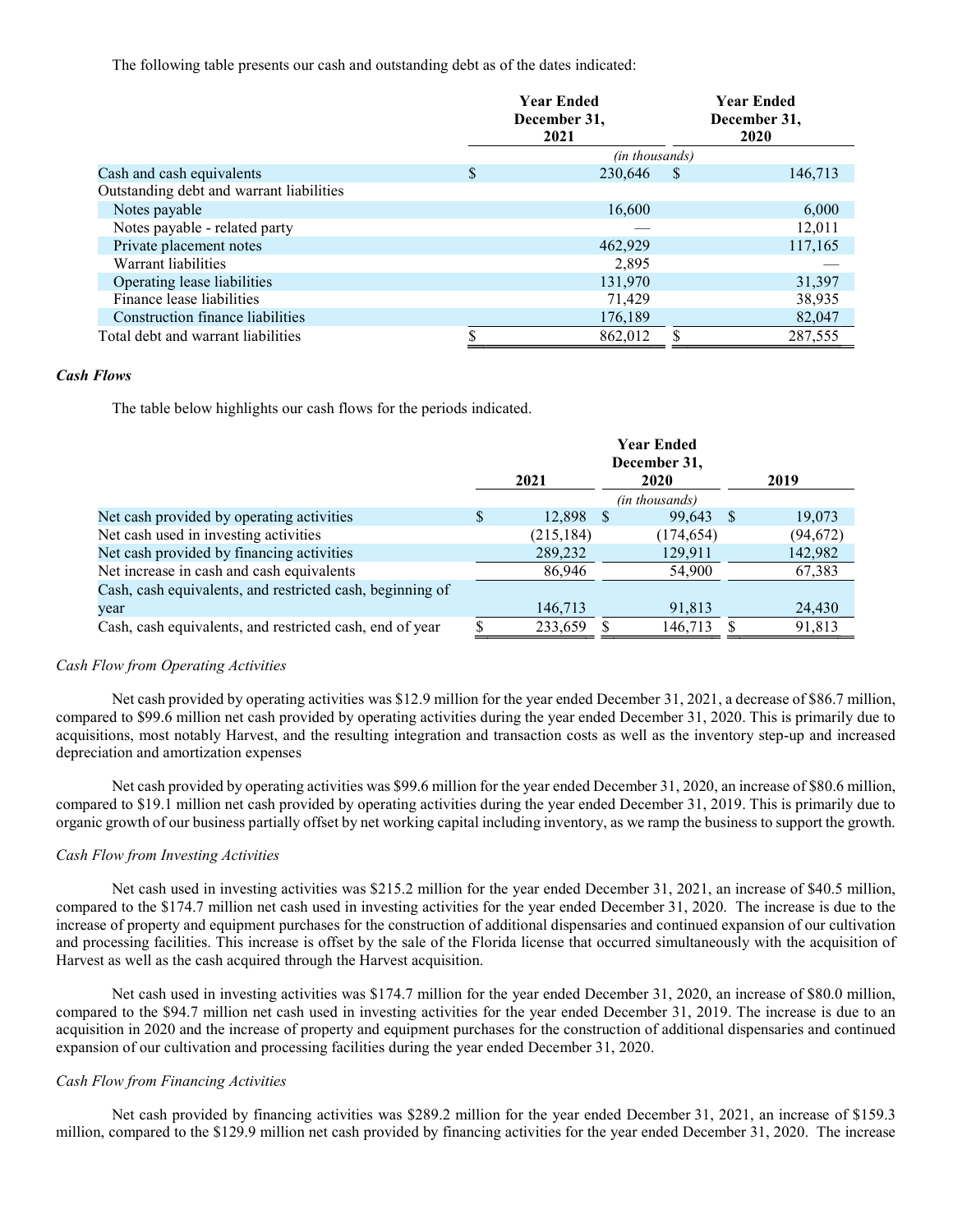was primarily related to proceeds from private placement notes and proceeds from the private placement issuance of shares offset by payments on notes that occurred for the year ended December 31, 2021.

Net cash provided by financing activities was \$129.9 million for the year ended December 31, 2020, a decrease of \$13.1 million, compared to the \$143.0 million net cash provided by financing activities for the year ended December 31, 2019. The increase was primarily related to \$83.2 million of proceeds for the issuance of shares offering that occurred for the year ended December 31, 2020. The increase was partially offset by the \$122.2 million in net proceeds received from the debt issuance in 2019.

# Funding Sources

### Finance Liability, "June Warrants" and "November Warrants"

On June 18, 2019, we completed an offering using our Canadian prospectus of 70,000 units (the "June Units"), comprised of an aggregate principal amount of US\$70.0 million of 9.75% senior secured notes maturing in 2024 (the "June Notes") and an aggregate amount of 1,470,000 subordinate voting share warrants (each individual warrant being a "June Warrant") at a price of US\$980 per June Unit for gross proceeds of US\$68.6 million. Each June Unit was comprised of one June Note issued in denominations of \$1,000 and 21 June Warrants.

On November 7, 2019, we completed an offering using our Canadian prospectus of 60,000 units (the "November Units"), comprised of an aggregate principal amount of US\$60.0 million of 9.75% senior secured notes maturing in 2024 (the "November Notes") and an aggregate amount of 1,560,000 subordinate voting share warrants (each individual warrant being a "November Warrant") at a price of US\$980 per November Unit for a gross proceeds of US\$61.1 million. Each November Unit was comprised of one November Note issued in denominations of \$1,000 and 26 November Warrants.

#### Secured Promissory Notes

On October 6, 2021, the Company closed on a private placement of 8% Senior Secured Notes (the ""Notes") for aggregate gross proceeds of \$350.0 million and net proceeds of \$342.6 million. The Notes were issued at 100% face value, bear an interest rate of 8% per annum payable semi-annually in equal installments until the maturity date, unless earlier redeemed or repurchased. The Notes mature on October 6, 2026 and may be redeemed in whole or in part, at any time from time to time, on or after October 6, 2023 at the applicable redemption price set forth in the trust indenture dated as of June 18, 2019 (the "Base Indenture"), as supplemented by a supplemental trust indenture dated as of October 6, 2021 (the "Supplemental Indenture" and, the Base Indenture as supplemented by the Supplemental Indenture, the "Indenture"), by and between the Company and Odyssey Trust Company, as trustee. The Company used a portion of the net proceeds to redeem certain outstanding indebtedness of Harvest, and intends to use the remaining net proceeds for capital expenditures and other general corporate purposes. The Indenture governing the Notes contains covenants that, among other things, limit the ability of the Company and its restricted subsidiaries to, among other things, declare or pay dividends or make certain other payments; purchase, redeem or otherwise acquire or retire for value any equity interests or otherwise make any restricted payments; conduct certain asset sales or consolidate, merge or transfer all or substantially all of the assets of the Company and its subsidiaries on a consolidated basis; make certain restricted investments, incur certain indebtedness or grant certain liens, or enter into certain affiliate transactions. These covenants are subject to a number of other limitations and exceptions as set forth in the Indenture.

#### Unsecured Promissory Notes

On April 10, 2017, we entered into an unsecured promissory note with a 12% annual interest rate, which was amended in January 2019 to extend the maturity by three years to 2022, with a balance as of December 31, 2019 of \$4.0 million. On December 17, 2017, we entered into a promissory note dated December 7, 2017, with a 12% annual interest rate and a balance as of December 31, 2019 of \$2.0 million. Each promissory note is due in 2022. The promissory notes were repaid in full during the year ended December 31, 2021.

#### Related Party Promissory Notes

In May 2018, the Company entered into two separate unsecured promissory notes (the "Traunch Four Note" and the "Rivers Note") for a total of \$12.0 million. The Traunch Four Note was held by Traunch Four, LLC, an entity whose direct and indirect owners included Kim Rivers, the Chief Executive Officer and Chair of the Board, as well as Thad Beshears, Richard May, George Hackney, all of whom are directors of Trulieve, and certain of Richard May's family members. The Rivers Note was held by Kim Rivers. Each promissory note had a 24-month maturity and 12% annual interest rate. The two unsecured promissory notes were repaid in November 2021.

In February 2019, the Company entered into a 24-month unsecured loan with an 8% annual interest rate with Benjamin Atkins, a former director and shareholder for \$0.3 million. The loan was issued in March 2019. The Company determined that the stated interest rate was below market rates and recorded an insignificant debt discount using an annual discount interest rate of 12%.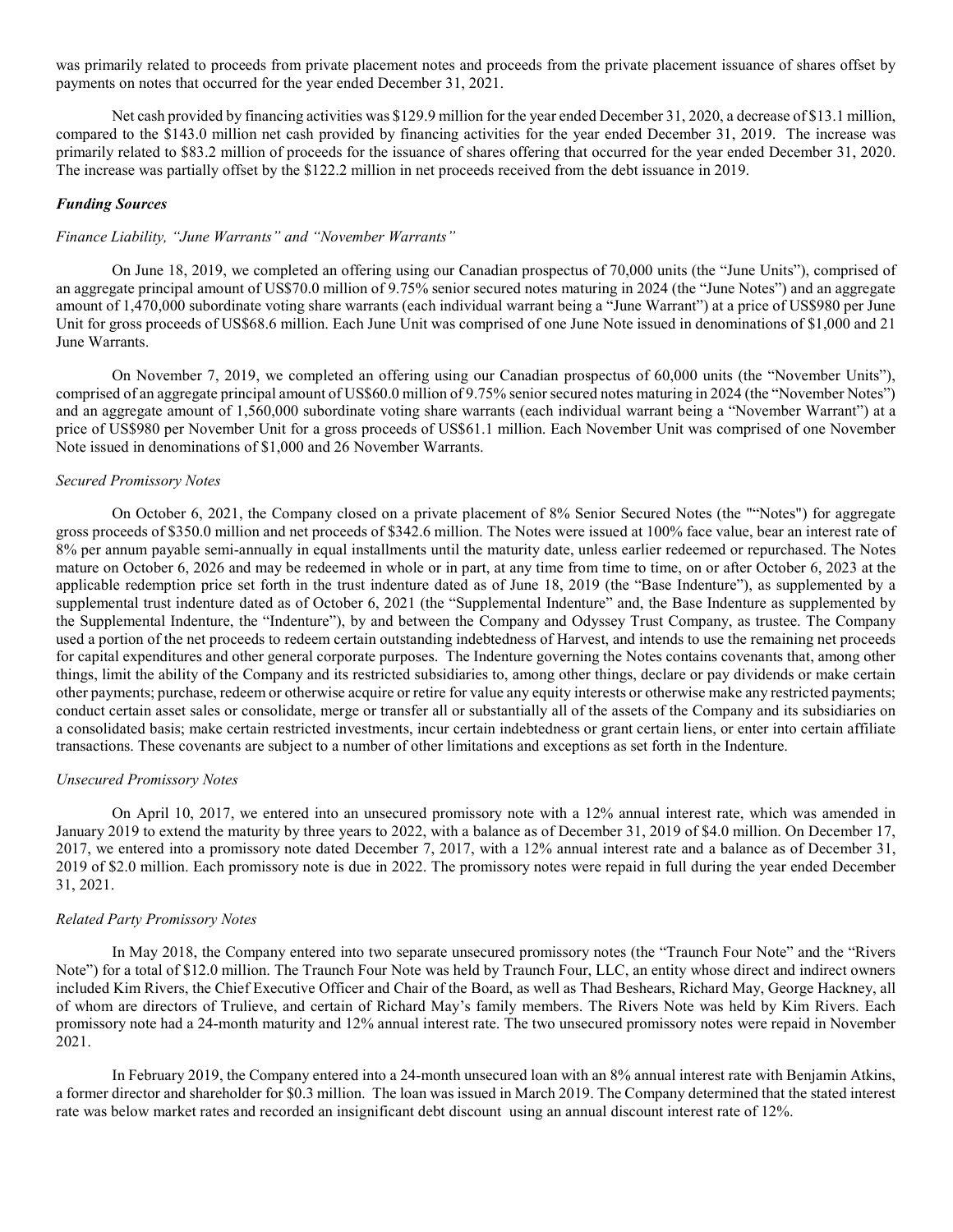#### Balance Sheet Exposure

At December 31, 2021 and 2020, 100% of our balance sheet is exposed to U.S. cannabis-related activities. We believe our operations are in material compliance with all applicable state and local laws, regulations and licensing requirements in the states in which we operate. However, cannabis remains illegal under U.S. federal law. Substantially all our revenue is derived from U.S. cannabis operations. For information about risks related to U.S. cannabis operations, please refer to the "Risk Factors" section of this Annual Report on Form 10-K.

## Contractual Obligations

At December 31, 2021, we had the following contractual obligations to make future payments, representing contracts and other commitments that are known and committed:

|                                          | $\leq$ 1 Year   | 1 to 3 Years | 3 to 5 Years   | $>5$ Years | Total     |
|------------------------------------------|-----------------|--------------|----------------|------------|-----------|
|                                          |                 |              | (in thousands) |            |           |
| Accounts payable and accrued liabilities | \$<br>94,073 \$ | $-$ S        | $-$ S          | $-$ \$     | 94,073    |
| Notes payable                            | 10,144          | 5,376        | 19             | 1.061      | 16,600    |
| Private placement notes                  |                 | 130,000      | 350,000        |            | 480,000   |
| Operating lease liabilities              | 21,826          | 42,267       | 40.510         | 110,758    | 215,361   |
| Finance lease liabilities                | 12,102          | 26,281       | 21,234         | 42.311     | 101,928   |
| Construction finance liabilities         | 22,463          | 47,143       | 48,771         | 427,747    | 546,124   |
| Total                                    | 160,608 \$      | 251,067 \$   | 460.534 \$     | 581,877    | 1,454,086 |

For additional information on our commitments for financing arrangements, future lease payments and other obligations, see Item 8, Note 10. Notes Payable, Note 12. Private Placement Notes, Note 13. Leases, Note 14. Construction Finance Liabilities, and Note 20. Commitments and Contingencies, for additional information.

### Critical accounting policies and estimates

#### Critical accounting estimates

The preparation of the consolidated financial statements in conformity with GAAP requires management to make judgments, estimates, and assumptions about the carrying amounts of assets and liabilities that are not readily apparent from other sources. The estimates and underlying assumptions are reviewed on an ongoing basis. The estimates and associated assumptions are based on historical experience and other factors that are considered to be relevant. Actual results may differ from these estimates, and revisions to accounting estimates are recognized in the period in which the estimate is revised.

Significant judgments, estimates, and assumptions that have the most significant effect on the amounts recognized in the consolidated financial statements are described below.

#### Inventory

The net realizable value of inventories represents the estimated selling price for inventories in the ordinary course of business, less all estimated costs of completion and costs necessary to make the sale. The determination of net realizable value requires significant judgment, including consideration of factors such as shrinkage, the aging of and future demand for inventory, expected future selling price, what we expect to realize by selling the inventory and the contractual arrangements with customers. Reserves for excess and obsolete inventory are based upon quantities on hand, projected volumes from demand forecasts and net realizable value. The estimates are judgmental in nature and are made at a point in time, using available information, expected business plans and expected market conditions. As a result, the actual amount received on sale could differ from the estimated value of inventory. Periodic reviews are performed on the inventory balance. The impact of changes in inventory reserves is reflected in cost of goods sold.

# Estimated Useful Lives and Depreciation and Amortization of Property and Equipment and Intangible Assets

Depreciation and amortization of property and equipment and intangible assets are dependent upon estimates of useful lives, which are determined through the exercise of judgment. The assessment of any impairment of these assets is dependent upon estimates of recoverable amounts that take into account factors such as economic and market conditions and the useful lives of assets.

### Accounting for Acquisitions and Business Combinations

Classification of an acquisition as a business combination or an asset acquisition depends on whether the assets acquired constitute a business, which can be a complex judgment. Whether an acquisition is classified as a business combination or asset acquisition can have a significant impact on the entries made on and after acquisition.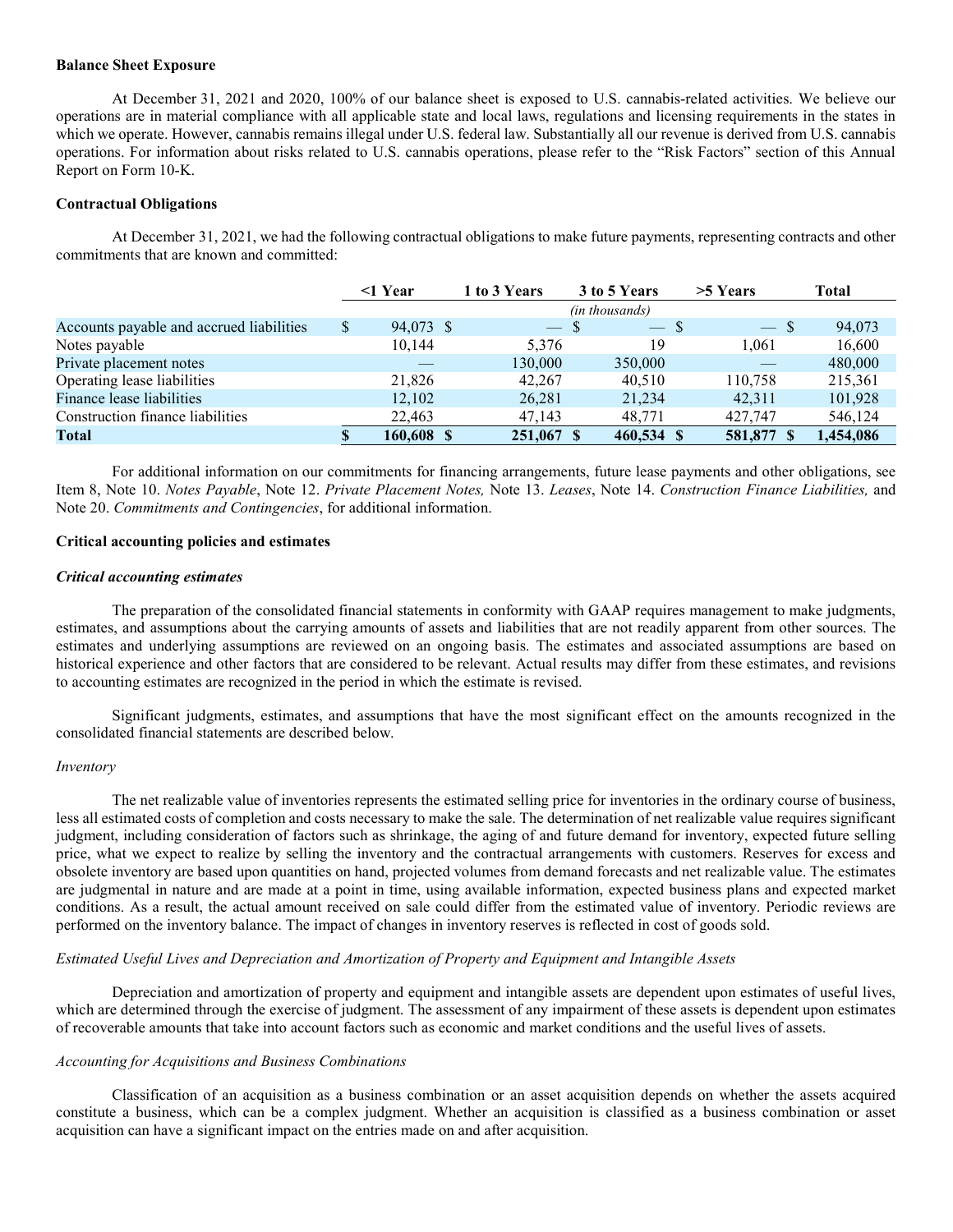In determining the fair value of all identifiable assets, liabilities and contingent liabilities acquired, the most significant estimates relate to contingent consideration and intangible assets. Management exercises judgement in estimating the probability and timing of when earn-outs are expected to be achieved, which is used as the basis for estimating fair value. For any intangible asset identified, depending on the type of intangible asset and the complexity of determining its fair value, an independent valuation expert or management may develop the fair value, using appropriate valuation techniques, which are generally based on a forecast of the total expected future net cash flows.

Cannabis licenses are the primary intangible asset acquired in business combinations as they provide the Company the ability to operate in each market. However, some cannabis licenses are subject to renewal and therefore there is some risk of non-renewal for several reasons, including operational, regulatory, legal or economic. To appropriately consider the risk of non-renewal, the Company applies probability weighting to the expected future net cash flows in calculating the fair value of these intangible assets. The key assumptions used in these cash flow projections include discount rates and terminal growth rates. Of the key assumptions used, the impact of the estimated fair value of the intangible assets have the greatest sensitivity to the estimated discount rate used in the valuation. The terminal growth rate represents the rate at which these businesses will continue to grow into perpetuity. Other significant assumptions include revenue, gross profit, operating expenses and anticipated capital expenditures which are based upon the Corporation's historical operations along with management projections.

The evaluations are linked closely to the assumptions made by management regarding the future performance of these assets and any changes in the discount rate applied.

### Income Taxes

The Company uses the asset and liability method to account for income taxes. Deferred income tax assets and liabilities are determined based on enacted tax rates and laws for the years in which the differences are expected to reverse. Deferred tax assets are reduced by a valuation allowance when, in the opinion of management, it is more likely than not that some portion or all of the deferred tax assets will not be realized. As the Company operates in the cannabis industry, it is subject to the limits of IRC Section 280E under which the Company is only allowed to deduct expenses directly related to the cost of producing the products or cost of production.

The Company recognizes uncertain income tax positions at the largest amount that is more-likely-than-not to be sustained upon examination by the relevant taxing authority. An uncertain income tax position will not be recognized if it has less than a 50% likelihood of being sustained. Recognition or measurement is reflected in the period in which the likelihood changes.

### Impairment Assessments

Impairment assessment estimates applies to goodwill, long-lived assets, and right-of-use assets.

Goodwill is allocated at the date the goodwill is initially recorded. We evaluate goodwill for impairment annually or more frequently when an event occurs or circumstances change that indicates the carrying value may not be recoverable. We review our longlived assets, such as property and equipment, intangible assets, and right-of-use assets for impairment whenever events or changes in circumstances indicate that the carrying amount of an asset or asset group may not be recoverable. Significant judgment and estimates are required when determining the fair value of these assets for impairment tests.

### Share-Based Payment Arrangements

We use the Black-Scholes pricing model to determine the fair value of options and warrants granted to employees and directors under share-based payment arrangements, where appropriate. In estimating fair value, management is required to make certain assumptions and estimates such as the expected life of units, volatility of future share price, risk free rates, and future dividend yields at the initial grant date. Changes in assumptions used to estimate fair value could result in materially different results.

#### Commitments and Contingencies

From time to time, the Company may be involved in litigation relating to claims arising out of operations in the normal course of business. Periodically, the Company reviews the status of each significant matter and assesses the potential financial exposure. If the potential loss from any claim or legal proceeding is considered probable, and the amount can be reliably estimated, such amount is recognized in contingencies. Contingent liabilities are measured at management's best estimate of the expenditure required to settle the obligation at the end of the reporting period and are discounted to present value where the effect is material. The Company performs evaluations to identify onerous contracts and, where applicable, records contingent liabilities for such contracts.

#### Fair Value of Financial Instruments

The Company applies fair value accounting for all financial assets and liabilities that are recognized or disclosed at fair value in the financial statements on a recurring basis. The Company uses judgment to select the methods used to make certain assumptions and in performing the fair value calculations in order to determine (a) the values attributed to each component of a transaction at the time of their issuance; (b) the fair value measurements for certain instruments that require subsequent measurement at fair value on a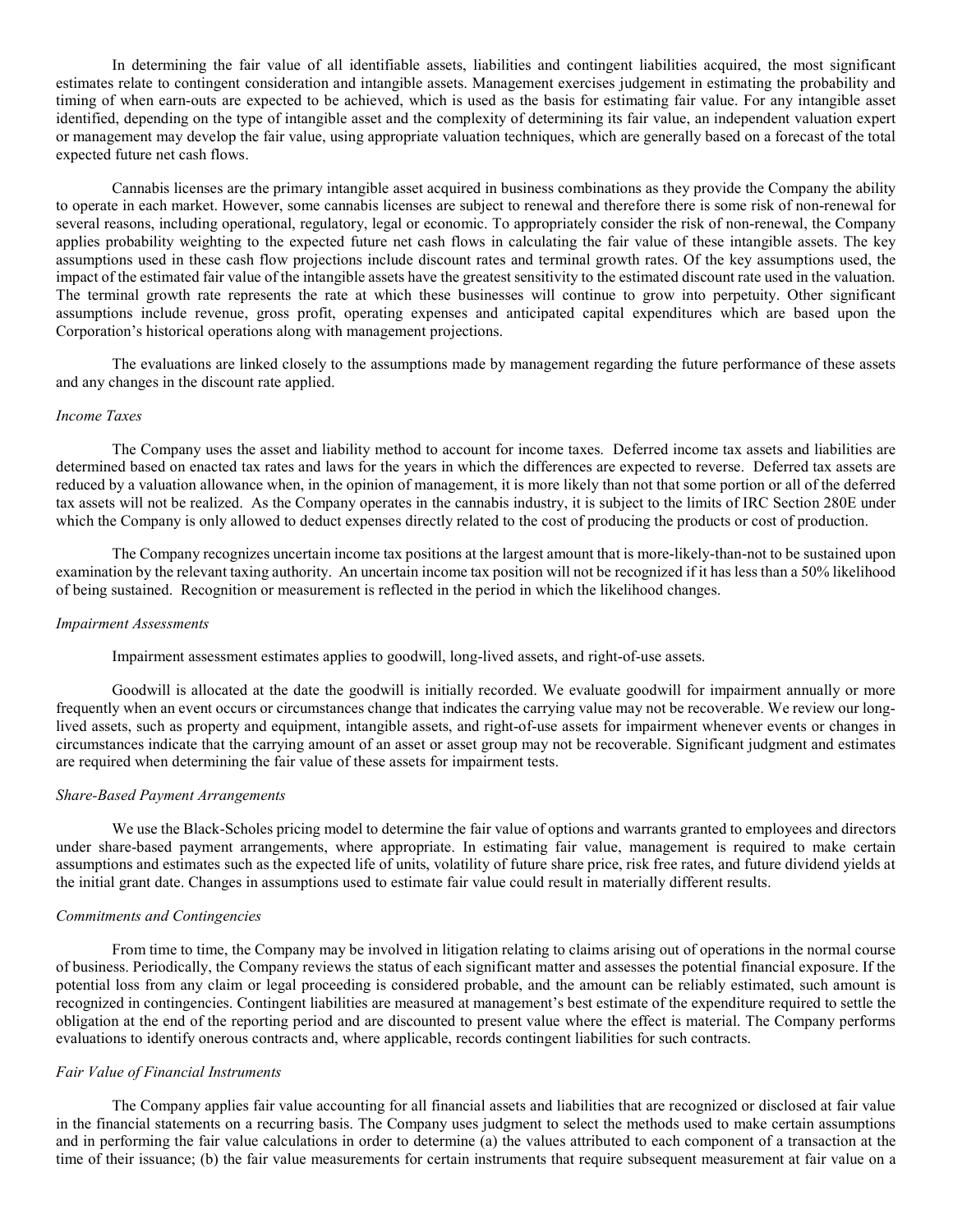recurring basis; and (c) for disclosing the fair value of financial instruments. These valuation estimates could be significantly different because of the use of judgment and the inherent uncertainty in estimating the fair value of these instruments that are not quoted in an active market.

#### Critical accounting policies

#### Inventory

Our inventories primarily consist of raw materials, internally-produced work in process, and finished goods and packaging materials. Costs incurred during the growing and production process are capitalized as incurred to the extent that cost is less than net realizable value. The costs include materials, labor and manufacturing overhead used in the growing and production processes. Preharvest costs are capitalized. Our inventory of purchased finished goods and packing materials are initially valued at cost and subsequently at the lower of cost and net realizable value.

#### Leases

ASC Topic 842 is a standard that requires lessees to increase transparency and comparability among organization by requiring the recognition of Right of Use Assets "ROU" assets and lease liabilities on the balance sheet. The requirements of this standard include a significant increase in required disclosures to meet the objectives of enabling users of financial statements to assess the amount, timing, and uncertainty of cash flows arising from leases. The new standard was effective beginning January 1, 2019 and the standard was adopted using the modified retrospective transition approach, which allows us to recognize a cumulative effect adjustment to the opening balance of accumulated deficit in the period of adoption rather than restate comparative prior year periods.

### Revenue Recognition

We recognize revenue in accordance with ASU 2014-09, Revenue from Contracts with Customers (Topic 606). Through our application of the standard, we recognize revenue to depict the transfer of promised goods to our customers in an amount that reflects the consideration of which we expect to be entitled to in exchange for those goods. We contract with our customers for the sale of dried cannabis, cannabis oil and other cannabis related products that consist of multiple performance obligations. Revenue from the direct sale of cannabis to customers for a fixed price is recognized when we transfer control of the goods to the customer at the point of sale and the customer has paid for the goods.

#### Share Based Compensation

We account for share-based compensation expense in accordance with FASB ASC 718 Compensation – Stock Compensation, which requires the measurement and recognition of share-based compensation expense based on estimated fair values, for all stock based payment awards made to employees. We measure the share-based payment awards based on its estimated fair value of the awards using the Black-Scholes option pricing model, and the fair value of the Company's common stock on the date of grant, for the warrants and options. We measure the share-based payment awards based on its estimated fair value of the awards using the Black-Scholes option pricing model for warrants and options, and the fair value of the Company's common stock on the date of grant for restricted stock awards ("RSUs").

#### Off-Balance Sheet Arrangements

As of the date of this Annual Report on Form 10-K, we do not have any off-balance-sheet arrangements that have, or are reasonably likely to have, a current or future effect on the results of operations or financial condition of, including, and without limitation, such considerations as liquidity and capital resources.

## Management's Use of Non-GAAP Measures

Our management uses financial measures that are not in accordance with generally accepted accounting principles in the U.S., or GAAP, in addition to financial measures in accordance with GAAP to evaluate our operating results. These non-GAAP financial measures should be considered supplemental to, and not a substitute for, our reported financial results prepared in accordance with GAAP. Adjusted EBITDA is a financial measure that is not defined under GAAP. Our management uses this non-GAAP financial measure and believes it enhances an investor's understanding of our financial and operating performance from period to period because it excludes certain material non-cash items and certain other adjustments management believes are not reflective of our ongoing operations and performance. Adjusted EBITDA excludes from net income as reported interest, provision for income taxes, depreciation and amortization to arrive at EBITDA. This is then adjusted for items that do not represent the operations of the core business such as inventory step-up for fair value adjustments in purchase accounting, integration and transition costs, acquisition and transaction costs, other non-recurring costs, expenses related to the COVID-19 pandemic, impairments and disposals of long-lived assets, the results of entities consolidated as VIEs but not legally controlled and operated by the Company, and other income and expense items. Integration and transition costs include those costs related to integration of acquired entities and to transition major systems or processes. Acquisition and transaction costs relate to specific transactions such as acquisitions whether contemplated or completed and regulatory filings and costs related to equity and debt issuances. Other non-recurring costs includes miscellaneous items which are not expected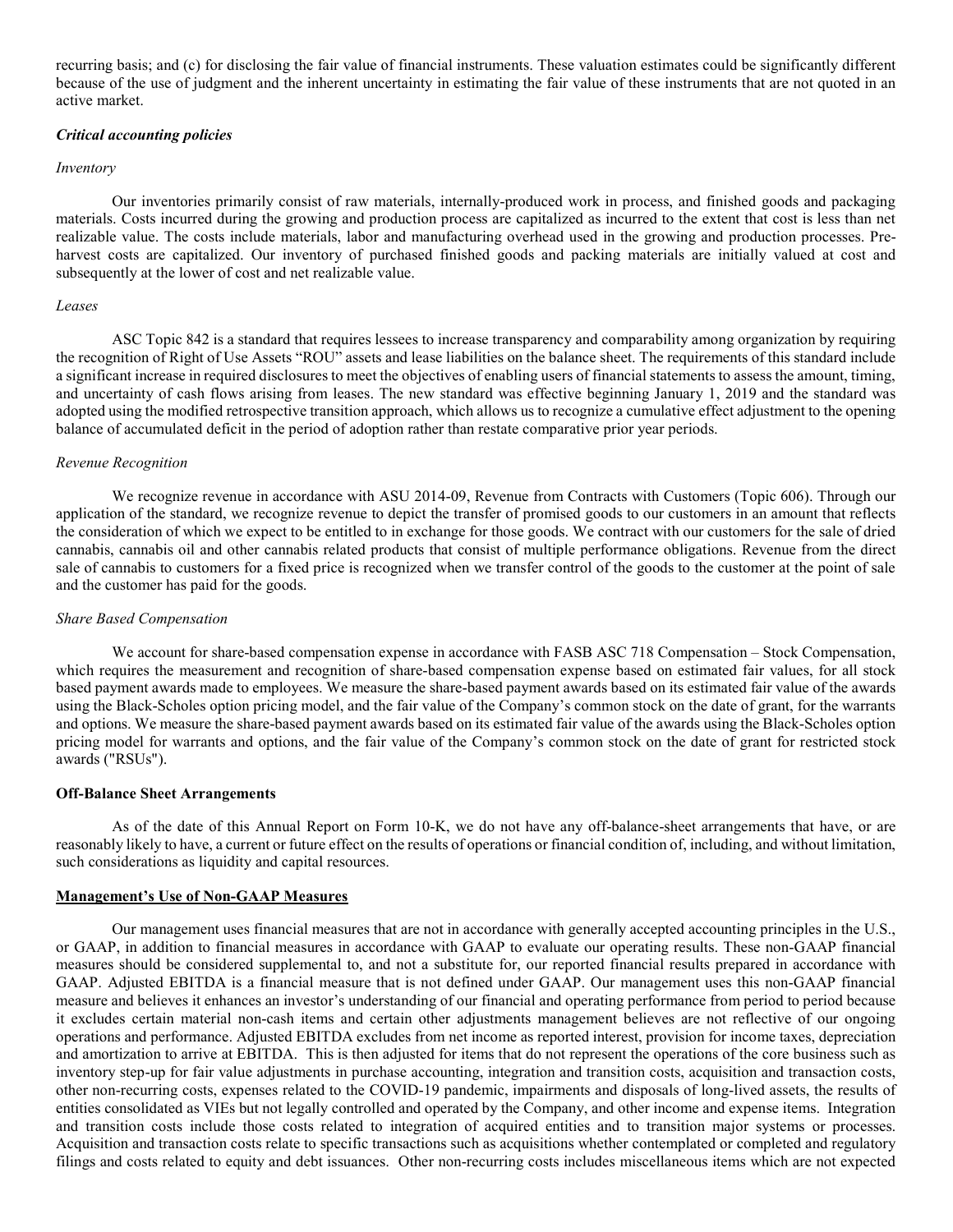to reoccur frequently such as inventory adjustments related to specific issues and unusual litigation. During the year ended December 31, 2021, the Company adjusted the definition of Adjusted EBITDA to include expenses incurred as a result of the COVID-19 pandemic. Adjusted EBITDA for the year ended December 31, 2020 has been adjusted to reflect this current definition. Additionally, certain reclassifications have been made to Adjusted EBITDA for prior periods to conform to the current period presentation.

Trulieve reports Adjusted EBITDA to help investors assess the operating performance of the Company's business. The financial measures noted above are metrics that have been adjusted from the GAAP net income measure in an effort to provide readers with a normalized metric in making comparisons more meaningful across the cannabis industry, as well as to remove non-recurring, irregular and one-time items that may otherwise distort the GAAP net income measure.

As noted above, our Adjusted EBITDA is not prepared in accordance with GAAP, and should not be considered in isolation of, or as an alternative to, measures prepared in accordance with GAAP. There are a number of limitations related to the use of Adjusted EBITDA rather than net income, which is the most directly comparable financial measure calculated and presented in accordance with GAAP. Because of these limitations, we consider, and you should consider, Adjusted EBITDA together with other operating and financial performance measures presented in accordance with GAAP. A reconciliation of Adjusted EBITDA from net income, the most directly comparable financial measure calculated in accordance with GAAP, has been included herein immediately following our discussion of "Adjusted EBITDA".

# Adjusted EBITDA

|                 | <b>Year Ended</b>     |         | Change                |         |               |  |  |  |  |
|-----------------|-----------------------|---------|-----------------------|---------|---------------|--|--|--|--|
|                 | December 31.          |         | Increase / (Decrease) |         |               |  |  |  |  |
|                 | 2021                  | 2020    |                       |         | $\frac{6}{9}$ |  |  |  |  |
|                 | <i>(in thousands)</i> |         |                       |         |               |  |  |  |  |
| Adjusted EBITDA | \$<br>384.581 \$      | 260,077 |                       | 124,504 | 48%           |  |  |  |  |

Adjusted EBITDA for the year ended December 31, 2021, was \$384.6 million, an increase of \$124.5 million or 48%, from \$260.1 million for the year ended December 31, 2020. The following table presents a reconciliation of GAAP net income (loss) to non-GAAP Adjusted EBITDA, for each of the periods presented:

|                                                            | <b>Year Ended December 31,</b> |                |              |         |               |         |
|------------------------------------------------------------|--------------------------------|----------------|--------------|---------|---------------|---------|
|                                                            | 2021                           |                | 2020         |         | 2019          |         |
|                                                            |                                | (in thousands) |              |         |               |         |
| Net income and comprehensive income attributable to common |                                |                |              |         |               |         |
| shareholders                                               | \$                             | 18,032         | <sup>S</sup> | 62,998  | <sup>\$</sup> | 53,095  |
| Add (deduct) impact of:                                    |                                |                |              |         |               |         |
| Interest expense                                           |                                | 34,787         |              | 20,237  |               | 9,050   |
| Provision for income taxes                                 |                                | 146,061        |              | 94,451  |               | 50,586  |
| Depreciation and amortization                              |                                | 48,096         |              | 12,600  |               | 5,079   |
| Depreciation included in cost of goods sold                |                                | 24,073         |              | 11,542  |               | 7,992   |
| <b>EBITDA</b>                                              |                                | 271,049        |              | 201,828 |               | 125,802 |
| Inventory step up, fair value                              |                                | 41,189         |              | 955     |               |         |
| Integration and transition costs                           |                                | 25,601         |              |         |               |         |
| Acquisition and transaction costs                          |                                | 15,831         |              | 4,724   |               |         |
| Share-based compensation and related premiums              |                                | 13,444         |              | 2,765   |               |         |
| Other non-recurring expenses                               |                                | 6,797          |              |         |               |         |
| COVID related expenses                                     |                                | 6,188          |              | 9,125   |               |         |
| Loss on impairment and disposal of long-lived assets       |                                | 5,371          |              | 63      |               | 67      |
| Results of entities not legally controlled                 |                                | 458            |              |         |               |         |
| Other expense (income), net                                |                                | (1,139)        |              | (2,062) |               | (266)   |
| Change in fair value of derivative liabilities - warrants  |                                | (208)          |              | 42,679  |               | 806     |
| Total adjustments                                          |                                | 113,532        |              | 58,249  |               | 607     |
| <b>Adjusted EBITDA</b>                                     | \$                             | 384,581        | \$           | 260,077 | \$            | 126,409 |

## Item 7A. Quantitative and Qualitative Disclosures About Market Risk.

## Market Risk

Strategic and operational risks arise if we fail to carry out business operations and/or to raise sufficient equity and/or debt financing. These strategic opportunities or threats arise from a range of factors that might include changing economic and political circumstances and regulatory approvals and competitor actions. The risk is mitigated by consideration of other potential development opportunities and challenges which management may undertake.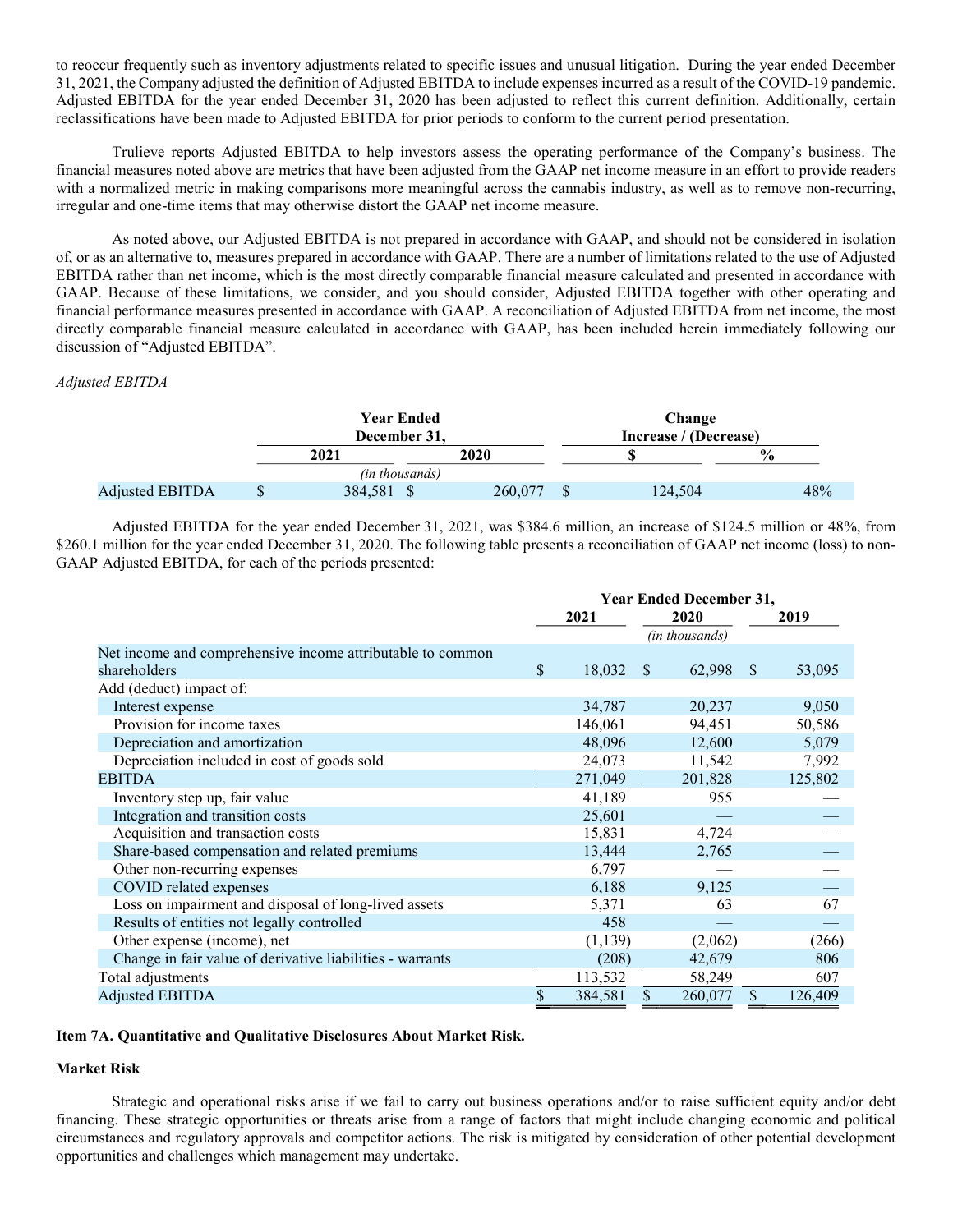## Currency Risk

Our operating results and financial position are reported in U.S. dollars. Some of our financial transactions are denominated in currencies other than the U.S. dollar. The results of operations are subject to currency transaction risks.

We have no hedging agreements in place with respect to foreign exchange rates. We have not entered into any agreements or purchased any instruments to hedge possible currency risks at this time.

## Credit Risk

Management does not believe that the Company has credit risk related to its customers, as the Company's revenue is generated primarily through cash transactions. The Company deals almost entirely with on demand sales and does not have any material wholesale agreements as of December 31, 2021. Concentrations of credit risk with respect to our cash and cash equivalents are limited primarily to amounts held with financial institutions.

# Liquidity Risk

Liquidity risk is the risk that we will not be able to meet its financial obligations associated with financial liabilities. We manage liquidity risk through the management of its capital structure. Our approach to managing liquidity is to ensure that we will have sufficient liquidity to settle obligations and liabilities when due.

# Asset forfeiture risk

Because the cannabis industry remains illegal under U.S. federal law, any property owned by participants in the cannabis industry which are either used in the course of conducting such business, or are the proceeds of such business, could be subject to seizure by law enforcement and subsequent civil asset forfeiture. Even if the owner of the property were never charged with a crime, the property in question could still be seized and subject to an administrative proceeding by which, with minimal due process, it could be subject to forfeiture.

## Interest Rate Risk

Interest rate risk is the risk that the fair value or the future cash flows of a financial instrument will fluctuate as a result of changes in market interest rates. As of December 31, 2021, our cash balances consisted of bank deposits and a money market fund. Our private placement debt (aggregate amount of \$480 million) and long-term debt (aggregate amount of \$16.6 million) bears interest at fixed rates. As of December 31, 2021, we also have lease obligations and construction finance liabilities of \$203.4 million and \$176.2 million, respectively. Interest rates on existing leases and construction finance liabilities typically do not change unless there is a modification to an underlying agreement. Changes in market interest rates impact the fair value of our derivative liabilities of which the balance is \$2.9 million as of December 31, 2021, the term of which expires in April 2023, and as such there is no significant interest rate exposure for the derivative liabilities. Therefore exposure to market risk for changes in interest rates is limited.

See Item 7, *Liquidity and Capital Resources*, for additional information.

# Concentration Risk

Our operations are substantially located in Florida and to a lesser extent Arizona and Pennsylvania. Should economic conditions deteriorate within that region, our results of operations and financial position would be negatively impacted.

# General Economic Risk

Our operations could be affected by the economic context should the unemployment level, interest rates or inflation reach levels that influence consumer trends and spending and, consequently, impact our sales and profitability.

## Banking Risk

Notwithstanding that a majority of states have legalized medical marijuana, there has been no change in U.S. federal banking laws related to the deposit and holding of funds derived from activities related to the marijuana industry. Given that U.S. federal law provides that the production and possession of cannabis is illegal, there is a strong argument that banks cannot accept for deposit funds from businesses involved with the marijuana industry. Consequently, businesses involved in the marijuana industry often have difficulty accessing the U.S. banking system and traditional financing sources. The inability to open bank accounts with certain institutions may make it difficult to operate the businesses of Trulieve, its subsidiaries and investee companies, and leaves their cash holdings vulnerable. We have banking relationships in all jurisdictions in which we operate.